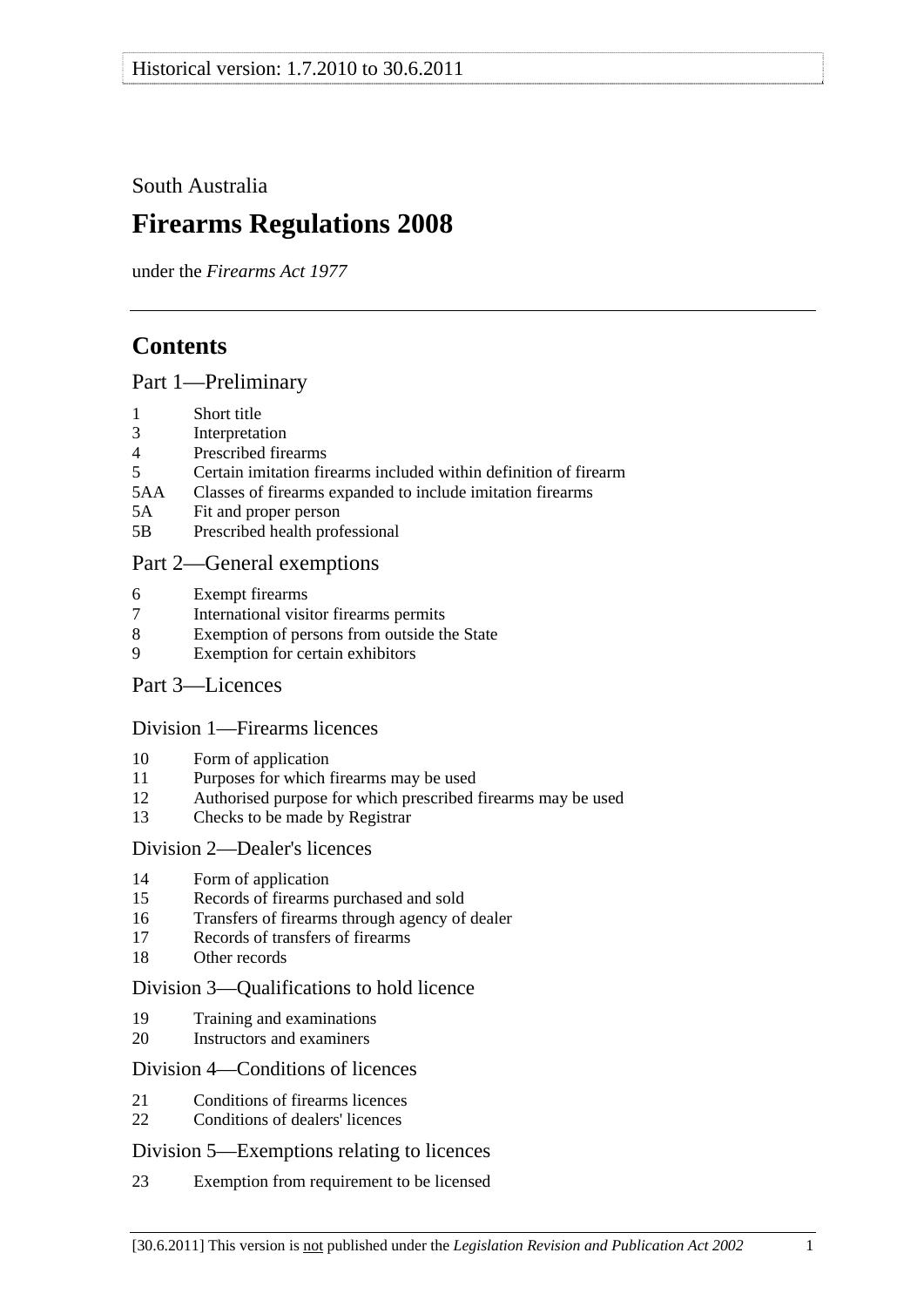#### [24 Exemption of juniors from certain provisions](#page-17-0)

#### [Division 6—General](#page-18-0)

- [25 Company nominee](#page-18-0)
- [26 Replacement of licence](#page-18-0)
- [27 Reporting obligations of prescribed persons](#page-18-0)

# [Part 4—Acquisition and registration of firearms](#page-18-0)

- [28 Application for permits](#page-18-0)
- [29 Checks to be made by Registrar](#page-19-0)
- [30 Application to register firearm](#page-19-0)
- [31 Acquisition of class C firearms](#page-19-0)
- [32 Nature of alteration, loss, theft or destruction of firearm](#page-19-0)
- [33 Acquisition of class H firearms](#page-19-0)
- [34 Certificate of registration](#page-20-0)

#### [Part 5—Acquisition of ammunition](#page-20-0)

- [35 Application for permit](#page-20-0)
- [36 Limit on quantity of ammunition](#page-20-0)
- [37 Exemption—acquisition and supply of gas cylinders](#page-21-0)

#### [Part 6—Security of firearms and ammunition](#page-21-0)

- [38 Security of firearms](#page-21-0)
- [39 Possession of prescribed firearms](#page-21-0)
- [40 Possession of firearms by dealers](#page-21-0)
- [41 Ammunition](#page-22-0)
- [42 Security of dealer's building](#page-22-0)
- [43 Exemption from Part](#page-22-0)

#### [Part 7—Recognised bodies](#page-22-0)

#### [Division 1—Recognised firearms clubs](#page-22-0)

- [44 Application for recognition](#page-22-0)
- [45 Certificate of recognition](#page-23-0)
- [46 Approval of Registrar required for alteration to range](#page-23-0)
- [47 Club to inform Registrar of change](#page-23-0)
- [48 Acceptance of new members](#page-24-0)
- [49 Records to be kept by clubs](#page-24-0)
- [50 Change in membership](#page-24-0)

#### [Division 2—Recognised paint-ball operators and recognised commercial range](#page-25-0)  [operators](#page-25-0)

- [51 Application for recognition of paint-ball operator](#page-25-0)
- [52 Application for recognition of commercial range operator](#page-25-0)
- [53 Certificate of recognition](#page-26-0)
- [54 Alteration of grounds or range](#page-26-0)
- [55 Operator to inform Registrar of change](#page-26-0)

#### [Part 8—Miscellaneous](#page-27-0)

- [55A Disposal of forfeited or surrendered firearms etc](#page-27-0)
- [55B Register of firearms prohibition orders](#page-27-0)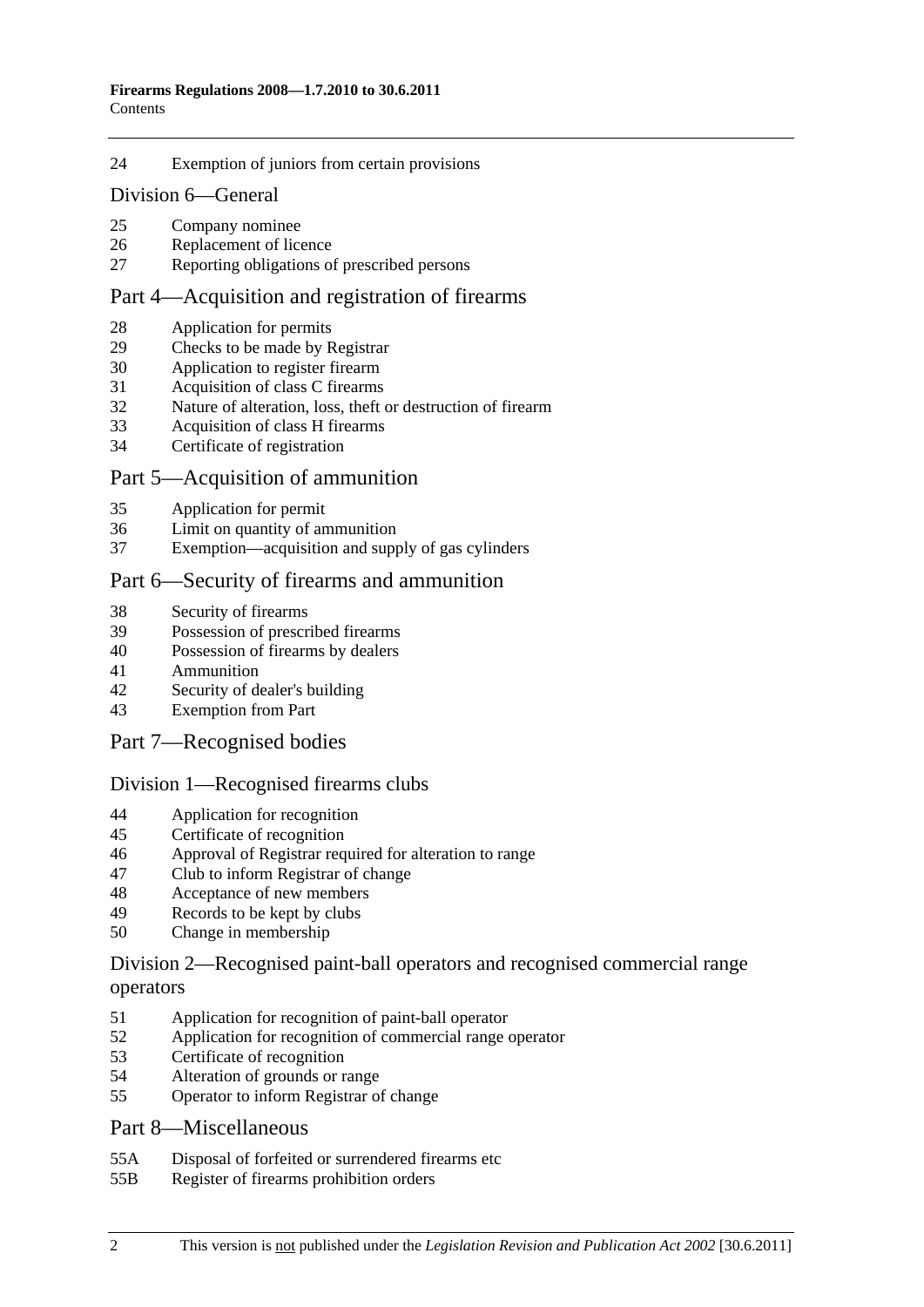- <span id="page-2-0"></span>[56 Advertising firearm for sale](#page-27-0)
- [57 Transporting of firearms—exclusion from section 35A of Act](#page-27-0)
- [58 Records](#page-28-0)
- [59 Form of applications and licences etc](#page-28-0)
- [60 Fees](#page-28-0)
- [61 Offence](#page-28-0)

[Schedule 1—Fees](#page-28-0) 

[Legislative history](#page-30-0) 

# **Part 1—Preliminary**

#### **1—Short title**

These regulations may be cited as the *Firearms Regulations 2008*.

#### **3—Interpretation**

(1) In these regulations, unless the contrary intention appears—

*Act* means the *[Firearms Act 1977](http://www.legislation.sa.gov.au/index.aspx?action=legref&type=act&legtitle=Firearms%20Act%201977)*;

*captive bolt gun* means a firearm designed to kill animals by firing a bolt that remains part of the firearm during and after firing;

*dog retriever* means a firearm designed to fire a projectile for a dog to retrieve;

*home-made firearm* means a firearm that incorporates a barrel or receiver that was made in Australia by a person who is not a licensed dealer in firearms;

*international visitor firearms permit*—see [regulation 7;](#page-6-0)

*owner* in relation to land includes an occupier of the land;

*paint-ball shooting* means shooting a paint-ball firearm when participating in an organised activity on the grounds of a recognised paint-ball operator;

*power head* means a firearm (not being a captive bolt gun) designed to kill animals by striking the muzzle against the animal;

*prescribed firearm*—see [regulation 4;](#page-3-0)

*regulated imitation firearm*—see [regulation 5](#page-0-0);

*rocket line launcher* means a firearm that is designed to throw a rope, cable or line of any other kind;

*underwater firearm* means a firearm—

- (a) designed to fire projectiles by means of compressed air or other compressed gas; and
- (b) designed to be used underwater; and
- (c) kept solely for use underwater;

*Very pistol* means a handgun designed to fire flares or exploding shells.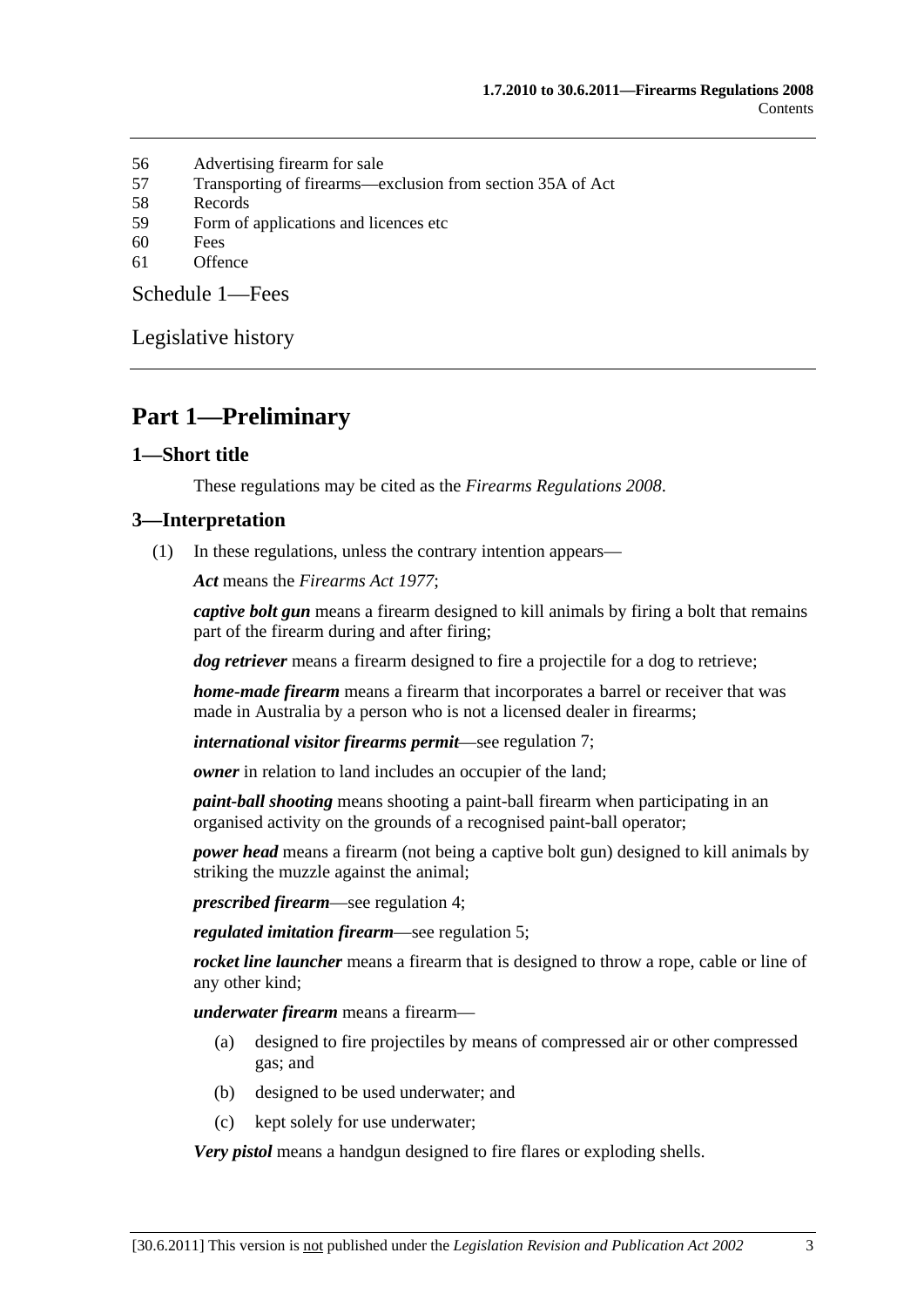<span id="page-3-0"></span> (2) For the purposes of these regulations the length of the barrel of a firearm will be taken to be the distance from the breech face to the muzzle.

### **4—Prescribed firearms**

- (1) For the purposes of the definition of *prescribed firearm* in section 5(1) of the Act, the following firearms are prescribed:
	- (a) automatic firearms;
	- (b) mortars, bazookas, rocket propelled grenades and similar military firearms designed to fire explosive projectiles;
	- (c) firearms having 1 or more barrels of less than 330 millimetres in length (but not handguns, air rifles, air guns or power heads);
	- (d) shotguns having 1 or more barrels of less than 450 millimetres in length;
	- (e) air rifles and air guns having 1 or more barrels of less than 250 millimetres in length;
	- (f) firearms having an overall length of less than 750 millimetres (but not handguns or power heads);
	- (g) firearms (but not handguns) designed to be reduced in overall length by folding, telescoping or any other means to a length of less than 750 millimetres and then to be capable of being fired;
	- (h) firearms designed to fire projectiles containing tear gas or any other lachrymatory substance or any nauseating substance or poison (but not firearms designed to tranquillise, immobilise or administer vaccines or other medicines to animals);
	- (i) firearms designed as, and having the appearance of, other objects;
	- (j) home-made firearms;
	- (ja) regulated imitation firearms that closely resemble a firearm referred to in a preceding paragraph or that do not closely resemble such a firearm or a firearm of class A, B, C, D or H;
	- (k) receivers of firearms referred to in a preceding paragraph.
- (2) When determining the overall length of a paint-ball firearm for the purposes of [subregulation \(1\)\(f\)](#page-3-0) the gas cylinder and the hose connecting the cylinder to the firearm (if any) will be included.

#### **5—Certain imitation firearms included within definition of firearm**

- (1) Pursuant to paragraph (c) of the definition of *firearm* in section 5(1) of the Act, a regulated imitation firearm is declared to be a firearm for the purposes of the Act.
- (2) A regulated imitation firearm is—
	- (a) an item that contains a mechanism that imitates the loading mechanism or firing mechanism of a firearm; or
	- (b) an item that is an imitation of the receiver of a firearm,

other than—

(c) an item that is a children's toy or a novelty item; or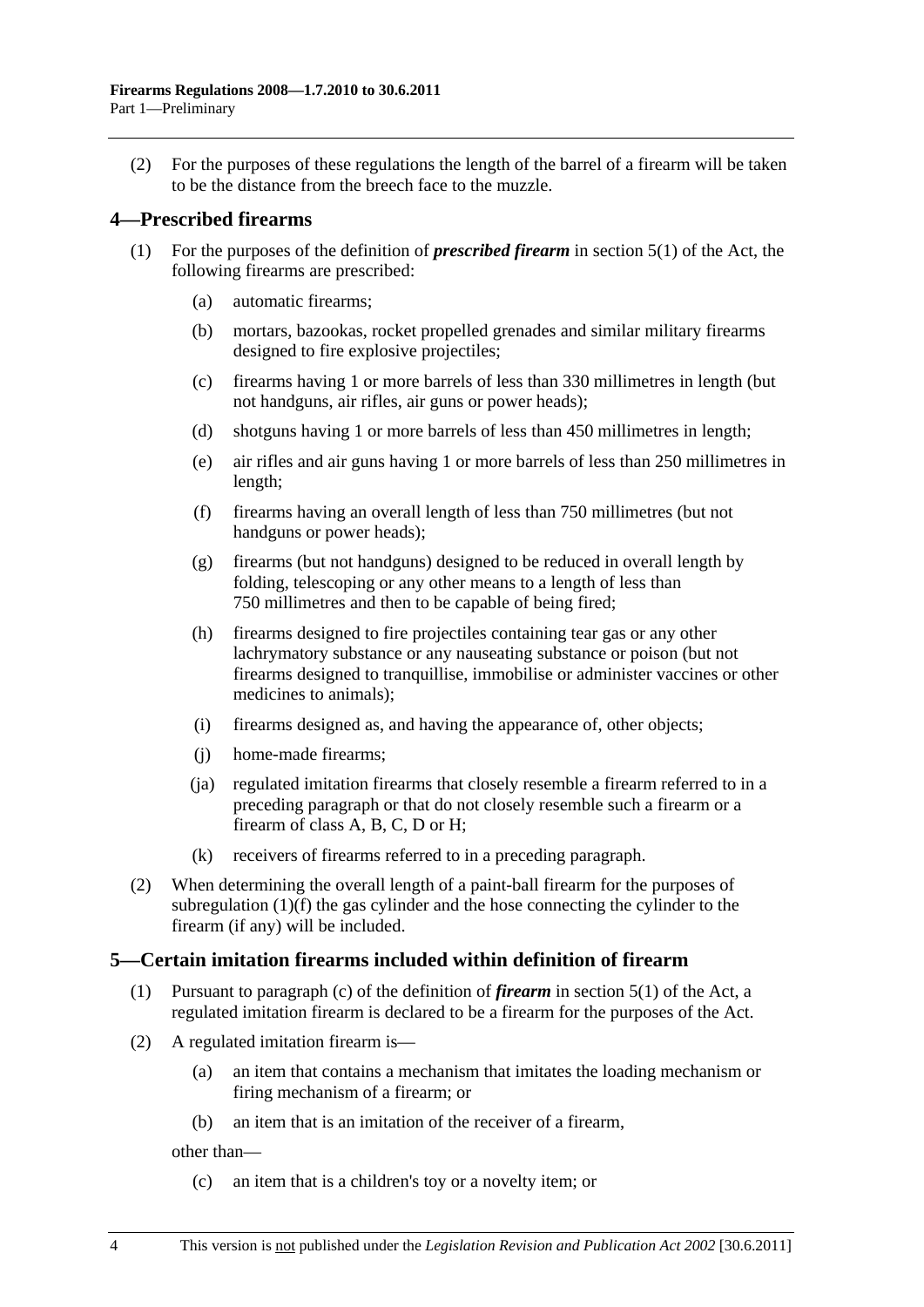- (d) an item determined by the Registrar under [subregulation \(3\)](#page-4-0) not to be a regulated imitation firearm.
- <span id="page-4-0"></span> (3) The Registrar may, on application or on the Registrar's own initiative, determine that a particular item is not a regulated imitation firearm if satisfied that the item cannot readily be adapted to function as a firearm.
- (4) The Minister may, by notice in the Gazette, declare an item of a specified class to be a regulated imitation firearm (and such a notice has effect according to its terms despite subregulation  $(2)$ ).
- (5) The Minister may, by subsequent notice in the Gazette, vary or revoke a notice made under this regulation.

#### **5AA—Classes of firearms expanded to include imitation firearms**

The definitions of class A, B, C, D and H firearms in section 5(1) of the Act are amended so that, if a regulated imitation firearm closely resembles a firearm of a particular class, the class will be taken to encompass the regulated imitation firearm.

#### **5A—Fit and proper person**

For the purposes of section  $5(11)(ca)$  of the Act, an offence against any of the following provisions is a prescribed offence:

(a) *[Controlled Substances Act 1984](http://www.legislation.sa.gov.au/index.aspx?action=legref&type=act&legtitle=Controlled%20Substances%20Act%201984)*—

an indictable offence against section 32 as in force immediately before the commencement of the *[Controlled Substances \(Serious Drug](http://www.legislation.sa.gov.au/index.aspx?action=legref&type=act&legtitle=Controlled%20Substances%20(Serious%20Drug%20Offences)%20Amendment%20Act%202005)  [Offences\) Amendment Act 2005](http://www.legislation.sa.gov.au/index.aspx?action=legref&type=act&legtitle=Controlled%20Substances%20(Serious%20Drug%20Offences)%20Amendment%20Act%202005)*;

an offence against section 32 (Trafficking) as in force following the commencement of the *[Controlled Substances \(Serious Drug Offences\)](http://www.legislation.sa.gov.au/index.aspx?action=legref&type=act&legtitle=Controlled%20Substances%20(Serious%20Drug%20Offences)%20Amendment%20Act%202005)  [Amendment Act 2005](http://www.legislation.sa.gov.au/index.aspx?action=legref&type=act&legtitle=Controlled%20Substances%20(Serious%20Drug%20Offences)%20Amendment%20Act%202005)*;

section 33 (Manufacture of controlled drugs for sale);

section 33A (Sale, manufacture etc of controlled precursor);

section 33B (Cultivation of controlled plants for sale);

section 33C (Sale of controlled plants);

section 33F (Sale, supply or administration of controlled drug to child);

section 33G (Sale, supply or administration of controlled drug in school zone);

section 33H (Procuring child to commit offence);

an indictable offence against section 33I (Supply or administration of controlled drug);

section 33J (Manufacture of controlled drugs);

section 33K (Cultivation of controlled plants);

(b) *[Criminal Law Consolidation Act 1935](http://www.legislation.sa.gov.au/index.aspx?action=legref&type=act&legtitle=Criminal%20Law%20Consolidation%20Act%201935)*—

section 19AA (Unlawful stalking);

section 31 (Possession of object with intent to kill or cause serious harm);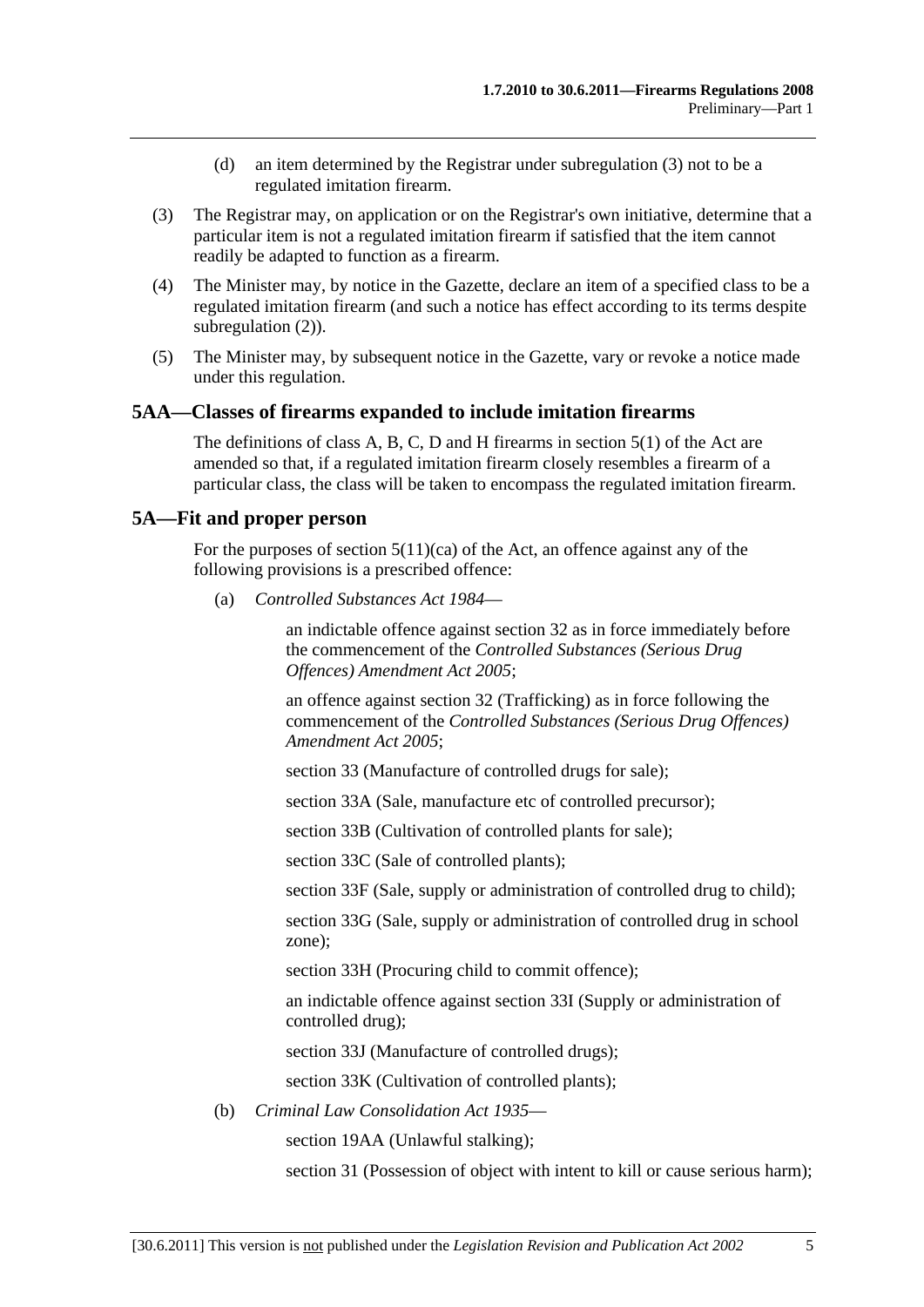<span id="page-5-0"></span>section 32 (Possession of a firearm with intent to commit an offence):

an aggravated offence against section 169 (Serious criminal trespass non-residential buildings);

an aggravated offence against section 170 (Serious criminal trespass places of residence);

section 248 (Threats or reprisals relating to persons involved in criminal investigations or judicial proceedings);

section 250 (Threats or reprisals against public officers);

section 270D (Going equipped for commission of offence against the person);

(c) *[Serious and Organised Crime \(Control\) Act 2008](http://www.legislation.sa.gov.au/index.aspx?action=legref&type=act&legtitle=Serious%20and%20Organised%20Crime%20(Control)%20Act%202008)*—

section 22 (Offence to contravene or fail to comply with control order);

section 32 (Offence to contravene or fail to comply with public safety order);

section 35 (Criminal associations):

(d) *[Summary Offences Act 1953](http://www.legislation.sa.gov.au/index.aspx?action=legref&type=act&legtitle=Summary%20Offences%20Act%201953)*—

section 15A (Possession of body armour);

section 74BJ (Hindering removal or modification of fortifications);

 (e) offences consisting of a conspiracy or an attempt to commit an offence referred to in a preceding paragraph.

#### **5B—Prescribed health professional**

For the purposes of paragraph (c) of the definition of *health professional* in section 6B(3) of the Act, a nurse registered under the *[Nurses Act 1999](http://www.legislation.sa.gov.au/index.aspx?action=legref&type=act&legtitle=Nurses%20Act%201999)* is a person of a prescribed class.

# **Part 2—General exemptions**

# **6—Exempt firearms**

The following are excluded from the provisions of the Act and these regulations:

- (a) captive bolt guns;
- (b) tools or instruments powered by burning propellant or by compressed air or other compressed gas;
- (c) rocket line launchers;
- (d) devices designed to throw a net to catch animals;
- (e) devices designed to throw an object for shotgun target practice;
- (f) dog retrievers;
- (g) Very pistols used only for signalling distress or rescuing persons in distress;
- (h) a firearm that—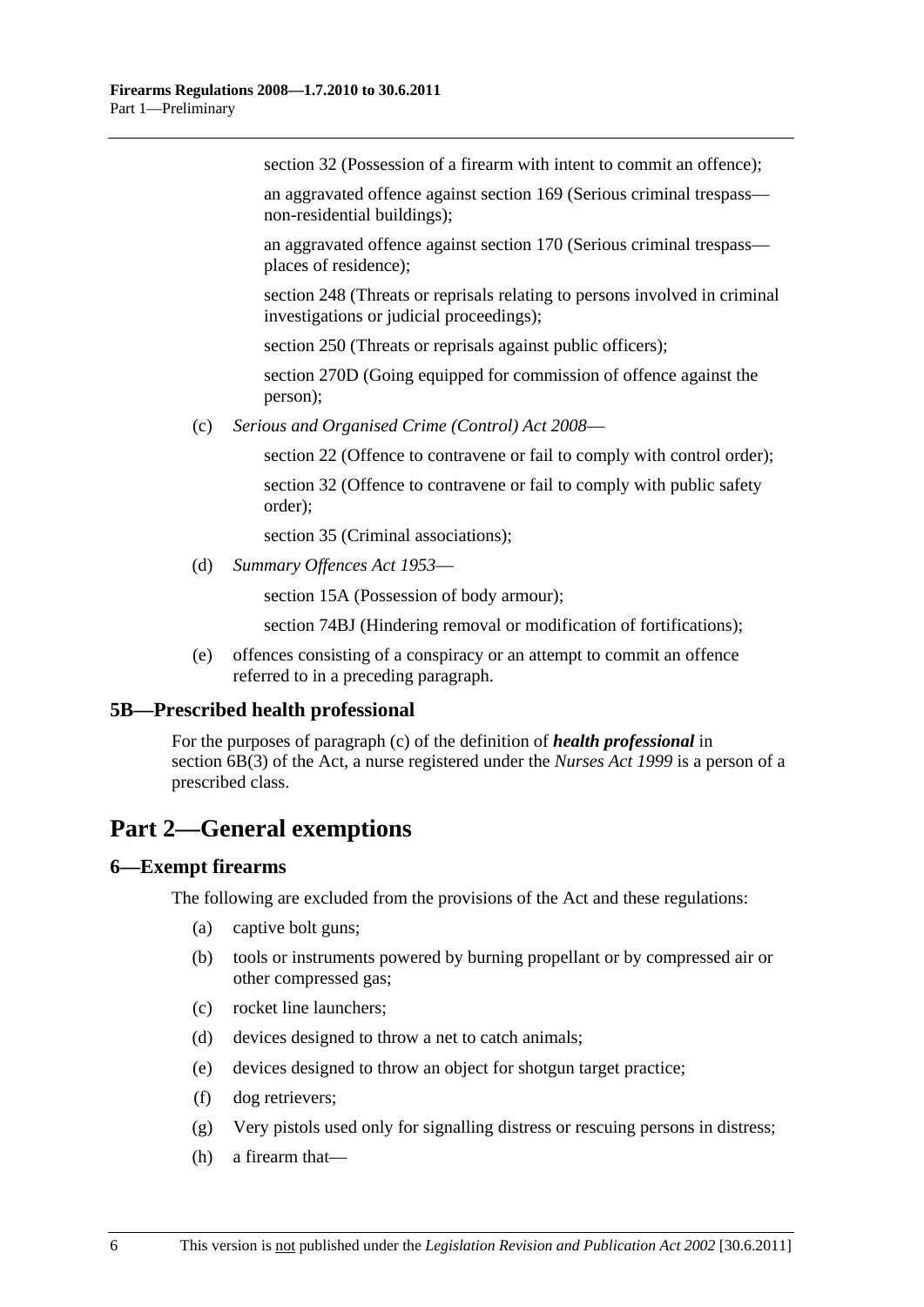- <span id="page-6-0"></span> (i) has been fitted with a transmitter of infrared electromagnetic waves or a receiver of such waves or both; and
- (ii) has been modified so as to be incapable of firing a projectile; and
- (iii) cannot easily be modified to fire projectiles;
- (i) an underwater firearm;
- (j) receivers of firearms referred to in a preceding paragraph.

**Note—** 

The definition of *firearm* in section 5(1) of the Act excludes an antique firearm. *Antique firearm* is defined in section 5(1).

#### **7—International visitor firearms permits**

- (1) The Registrar may, on the application of a person who is visiting, or who intends visiting, Australia, issue an international visitor firearms permit to the applicant authorising the applicant to possess and use a firearm for 1 or more of the following purposes as specified in the permit:
	- (a) competitive shooting;
	- (b) hunting;
	- (c) providing personal security services for a foreign dignitary or official.
- (2) The application—
	- (a) must be made in a manner and form approved by the Registrar; and
	- (b) must include, or be accompanied by, such information as the Registrar requires.
- (3) The applicant must—
	- (a) provide such further information as the Registrar requires in order to determine the application; and
	- (b) provide all information in connection with the application in the form required by the Registrar; and
	- (c) provide such proof of the information supplied as the Registrar requires.
- (4) A permit—
	- (a) may be issued for such term and subject to such conditions as the Registrar thinks fit; and
	- (b) may be varied or revoked by the Registrar at any time.
- (5) A permit issued under this regulation—
	- (a) must identify the firearm or firearms to which it applies; and
	- (b) must not be issued in relation to a class D firearm or a prescribed firearm.
- (6) A person who holds an international visitor firearms permit or a permit under the law of another State or a Territory of the Commonwealth corresponding with this regulation is exempt from the application of the Act and these regulations provided that the person complies with the conditions of the permit.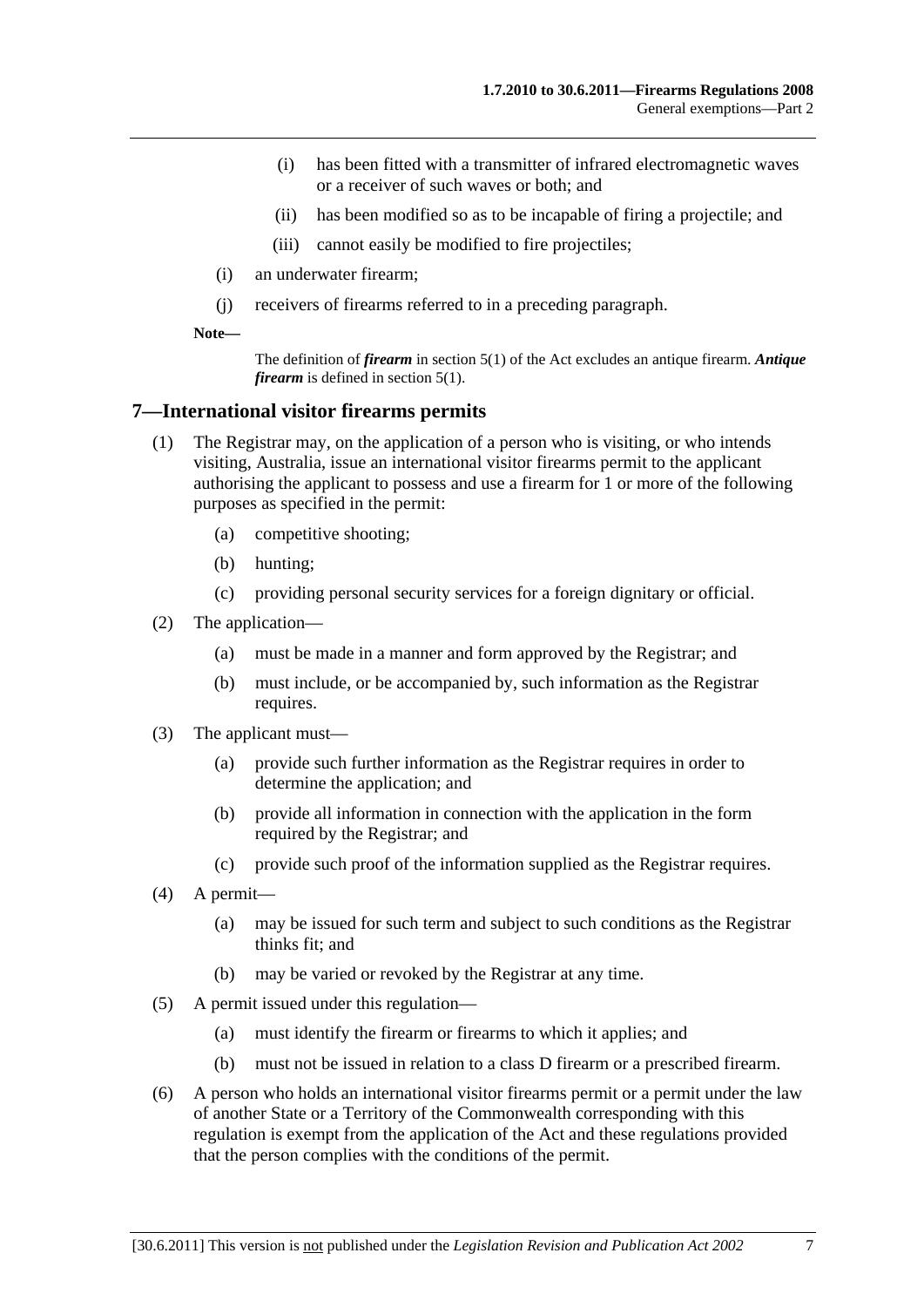### <span id="page-7-0"></span>**8—Exemption of persons from outside the State**

- (1) This regulation authorises the possession or use of a firearm for a purpose in South Australia only if the possession or use of that firearm for that purpose could be authorised by a firearms licence (disregarding a purpose with which a firearms licence may be endorsed under regulation  $11(2)(h)$ ).
- (2) Subject to this regulation, a person whose usual place of residence is in another State or a Territory of the Commonwealth may possess or use a firearm for a purpose in South Australia, without holding a firearms licence, if the person is authorised to possess or use that firearm for that purpose under the law of his or her usual place of residence.
- (3) Subject to this regulation, a person who moves his or her usual place of residence to South Australia may, for the period of 3 months after moving, possess or use a firearm for a purpose in South Australia, without holding a firearms licence, if the person could possess or use that firearm for that purpose under the law of his or her former place of residence.
- (4) [Subregulation \(3\)](#page-7-0) does not authorise a person to use a class C, D or H firearm in South Australia.
- (5) A person who has possession of a firearm under [subregulation \(2\)](#page-7-0) is not required to register the firearm.
- (6) A person referred to in [subregulation \(2\)](#page-7-0) or [\(3\)](#page-7-0) who has been issued with a licence or other authority under the law of his or her usual or former place of residence must carry the licence or other authority and produce it to a police officer on request.
- (7) A person who has moved his or her usual place of residence to South Australia must, within 7 days after moving apply, under the Act and these regulations for registration of, and for a licence to possess and use, the firearms in his or her possession.
- (8) The exemption provided by this regulation does not apply—
	- (a) in relation to a prescribed firearm; or
	- (b) in favour of a person who fails to comply with [subregulation \(6\)](#page-7-0) or [\(7\).](#page-7-0)

#### **9—Exemption for certain exhibitors**

- (1) The holder of a dealer's licence who exhibits firearms at a recognised exhibition is, for the purposes of so exhibiting firearms, exempt from section  $17(4)(a)$  of the Act.
- (2) The Minister may, by notice in the Gazette, declare a specified exhibition to be a recognised exhibition for the purposes of this regulation and specify the place at which, and the period for which, the exhibition is to be held.
- (3) The Minister may, by subsequent notice in the Gazette, vary or revoke a notice under [subregulation \(2\).](#page-7-0)
- (4) For the purposes of this regulation, firearms will only be taken to be exhibited at a recognised exhibition if they are exhibited at the place and during the period specified in the notice.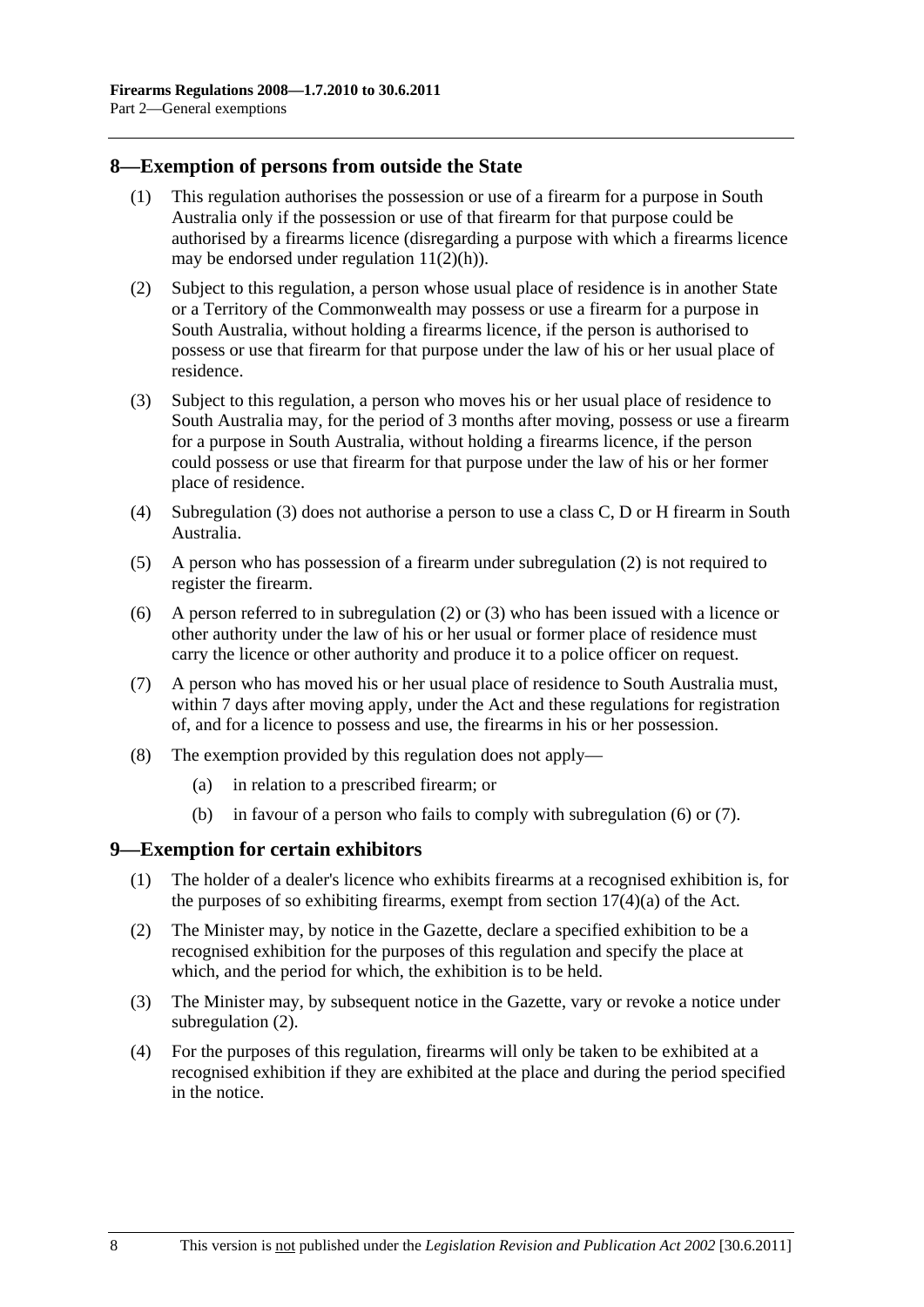# <span id="page-8-0"></span>**Part 3—Licences**

# **Division 1—Firearms licences**

# **10—Form of application**

An application for a firearms licence, or the renewal of a firearms licence, must be in a form approved by the Registrar.

#### **11—Purposes for which firearms may be used**

- (1) A firearms licence must be endorsed by the Registrar with the purpose or purposes for which the firearm or firearms of the class or classes authorised by the licence may be used by the holder of the licence.
- (2) Subject to this regulation, 1 or more of the following purposes may be endorsed on a firearms licence:
	- (a) use as a member of a shooting club—1;
	- (b) target shooting—2;
	- (c) hunting—3;
	- (d) paint-ball shooting—4;
	- (e) use in relation to carrying on the business of primary production or in the course of employment by a person who carries on such a business—5;
	- (f) use in the course of carrying on the business of guarding property or use in guarding property in the course of employment by a person who carries on that business—6;
	- (g) collecting and displaying firearms;
	- (h) such other purpose as is approved by the Registrar—7.
- (3) If the purpose of collecting and displaying firearms is endorsed on a licence, no other purpose may be endorsed on the licence.
- (4) A licence endorsed with the purpose of collecting and displaying firearms cannot authorise the possession of a prescribed firearm or a class D firearm.

**Note—** 

If a prescribed firearm or a class D firearm is rendered unusable in a manner stipulated by the Registrar it ceases to be a firearm (see definition of firearm in section 5(1) of the Act) and is therefore no longer subject to regulation.

- (4a) A licence endorsed with a purpose listed in paragraphs [\(a\)](#page-8-0) to [\(f\)](#page-8-0) of [subregulation \(2\)](#page-8-0)  cannot authorise the possession of a regulated imitation firearm.
- (5) The endorsement referred to in [subregulation \(2\)\(f\)](#page-8-0) operates only so long as the holder of the licence holds an appropriate licence under the *[Security and Investigation Agents](http://www.legislation.sa.gov.au/index.aspx?action=legref&type=act&legtitle=Security%20and%20Investigation%20Agents%20Act%201995)  [Act 1995](http://www.legislation.sa.gov.au/index.aspx?action=legref&type=act&legtitle=Security%20and%20Investigation%20Agents%20Act%201995)*.
- (6) The holder of a firearms licence who is a member of a recognised firearms club is not entitled to use a firearm for hunting in the course of club activities unless the licence, by separate endorsement, authorises the use of that class of firearm for hunting.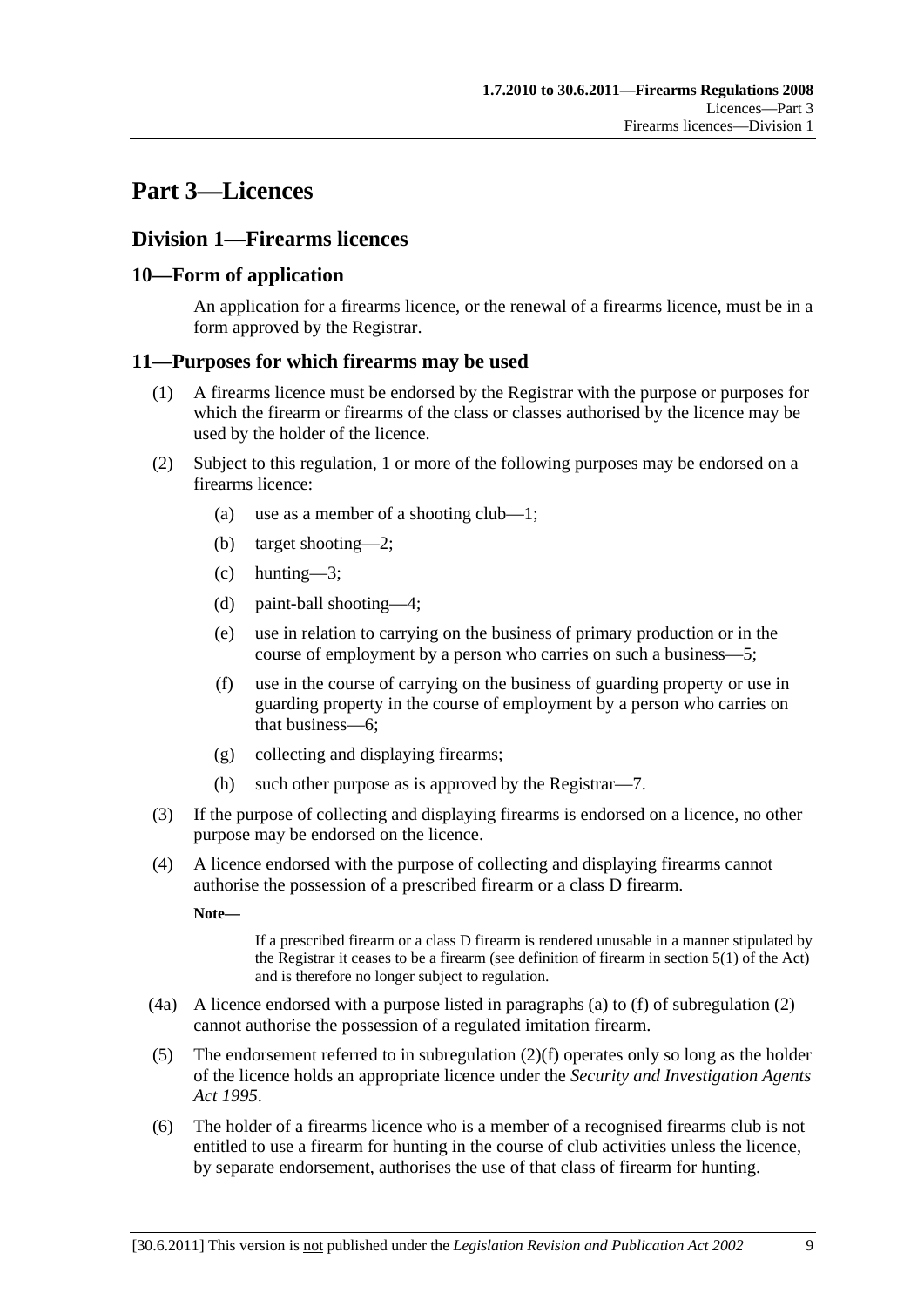<span id="page-9-0"></span> (7) The purposes listed in [paragraphs \(a\)](#page-8-0) to [\(h\)](#page-8-0) of [subregulation \(2\)](#page-8-0) will be sufficiently endorsed on a licence by endorsing on the licence the number appearing at the end of the relevant paragraph.

### **12—Authorised purpose for which prescribed firearms may be used**

For the purposes of section 12(7) of the Act, a person may possess and use a prescribed firearm pursuant to a firearms licence for the purpose of theatrical or cinematic productions or for such other purpose or purposes as are approved by the Registrar.

#### **13—Checks to be made by Registrar**

Before granting an application for a firearms licence or to renew or vary a firearms licence, the Registrar must check the application against the checklist adopted for that purpose by the Ministerial Council for Police and Emergency Management – Police.

# **Division 2—Dealer's licences**

#### **14—Form of application**

An application for a dealer's licence, or the renewal of a dealer's licence, must be in a form approved by the Registrar.

#### **15—Records of firearms purchased and sold**

- (1) A dealer must compile records in duplicate of firearms purchased and sold in a form approved by the Registrar for that purpose.
- (2) Within 7 days after the end of each month, the dealer must deliver the original records in respect of that month to the Registrar.
- (3) The duplicate copy of the records must be kept for at least 3 years at the dealer's premises.
- (4) If no firearms have been purchased or sold by a dealer during a month, the dealer must deliver a copy of the appropriate form to the Registrar with "Nil Return" written across it.

# **16—Transfers of firearms through agency of dealer**

- (1) If possession of a firearm is transferred through the agency of a licensed dealer under section 15B(9)(b) of the Act, the dealer must—
	- (a) satisfy himself or herself by inspecting the relevant permit and licence that the person acquiring the firearm is entitled to acquire and possess it; and
	- (b) record—
		- (i) the name and address of the person transferring and the person acquiring the firearm and the number of each of their firearms licences; and
		- (ii) the class, make, calibre and serial number or other identification of the firearm; and
		- (iii) if the firearm is lent or hired—the duration and the terms of the loan or hire; and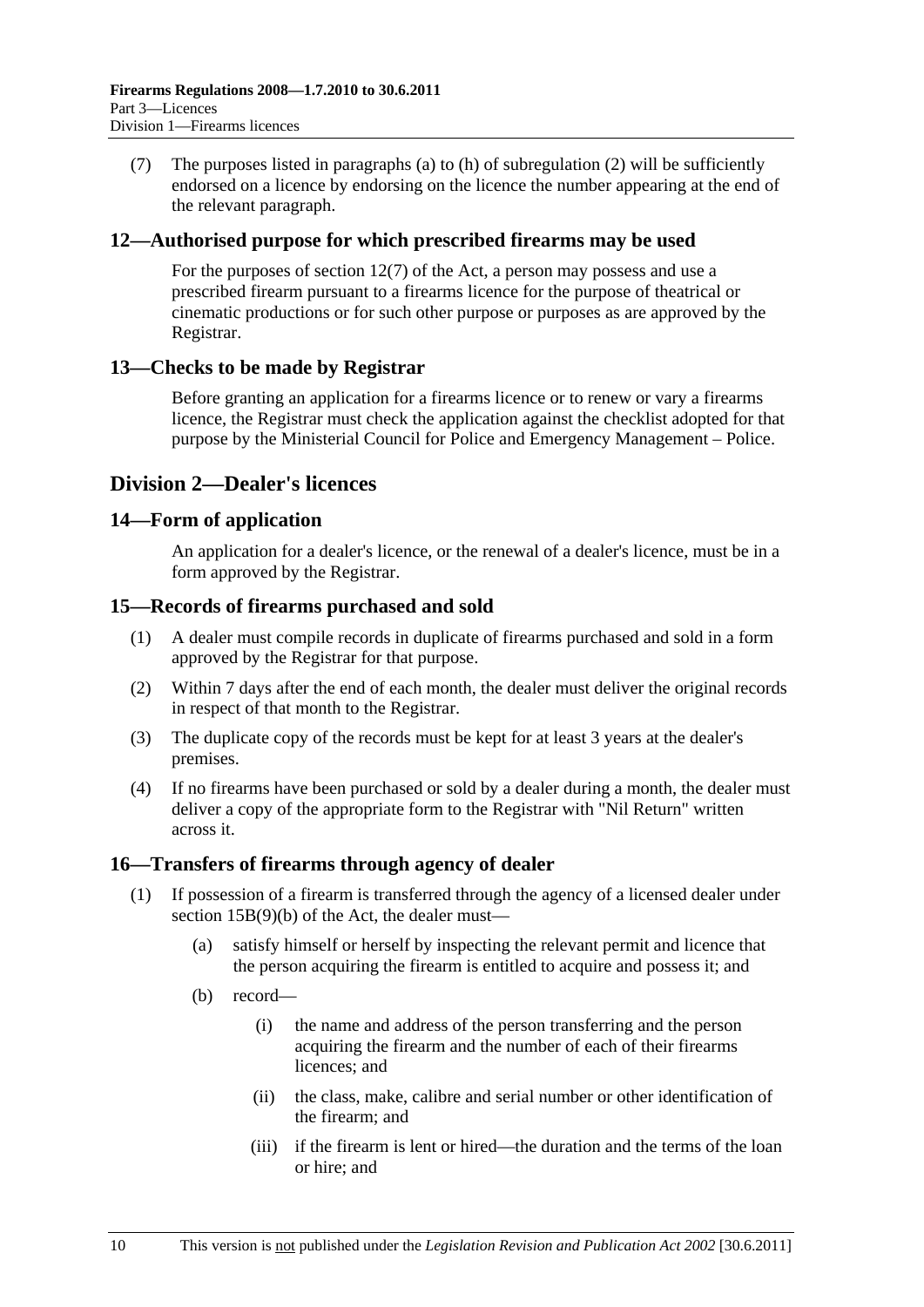- (c) provide the Registrar with the information recorded under [paragraph \(b\)](#page-9-0) within 1 month after possession of the firearm is transferred.
- <span id="page-10-0"></span> (2) The dealer must not transfer the firearm unless he or she has complied with subregulation  $(1)(a)$  and  $(b)$ .

# **17—Records of transfers of firearms**

- (1) A dealer must compile the records referred to in [regulation 16](#page-9-0) and a dealer or an authorised officer (as the case requires) must compile the records referred to in section 15C of the Act in duplicate in a form approved by the Registrar.
- (2) Within 7 days after the end of each month the dealer or authorised officer must deliver the original records referred to in [subregulation \(1\)](#page-10-0) in respect of that month to the Registrar.
- (3) The duplicate copy of the records must be kept for at least 3 years at the dealer's or club's premises.
- (4) If the dealer has not witnessed the transfer of possession of any firearms and has not acted as agent in the transfer of possession of any firearms during a month, the dealer must deliver a copy of the appropriate form to the Registrar with "Nil Return" written across it.
- (5) In this regulation—

*authorised officer* has the same meaning assigned by section 15B of the Act.

### **18—Other records**

- (1) A dealer must compile records of firearms received by the dealer for repair, consignment or safe keeping in a form approved by the Registrar for that purpose.
- (2) A dealer must, if required to do so by the Registrar, compile records of ammunition purchased by the dealer and ammunition sold by the dealer in a form approved by the Registrar for that purpose.
- (3) The records must be kept for at least 3 years at the dealer's premises.

# **Division 3—Qualifications to hold licence**

# **19—Training and examinations**

- (1) The Registrar may, by notice in writing, require an applicant for a firearms licence or a dealer's licence or for the addition of classes of firearms to which a licence relates or for the endorsement of a further purpose or purposes on a licence to complete to the satisfaction of the Registrar 1 or more of the following:
	- (a) a course in the safe handling, carriage and use of firearms nominated by the Registrar;
	- (b) a written examination in the safe handling, carriage and use of firearms nominated by the Registrar;
	- (c) a practical examination in the safe handling, carriage and use of firearms nominated by the Registrar.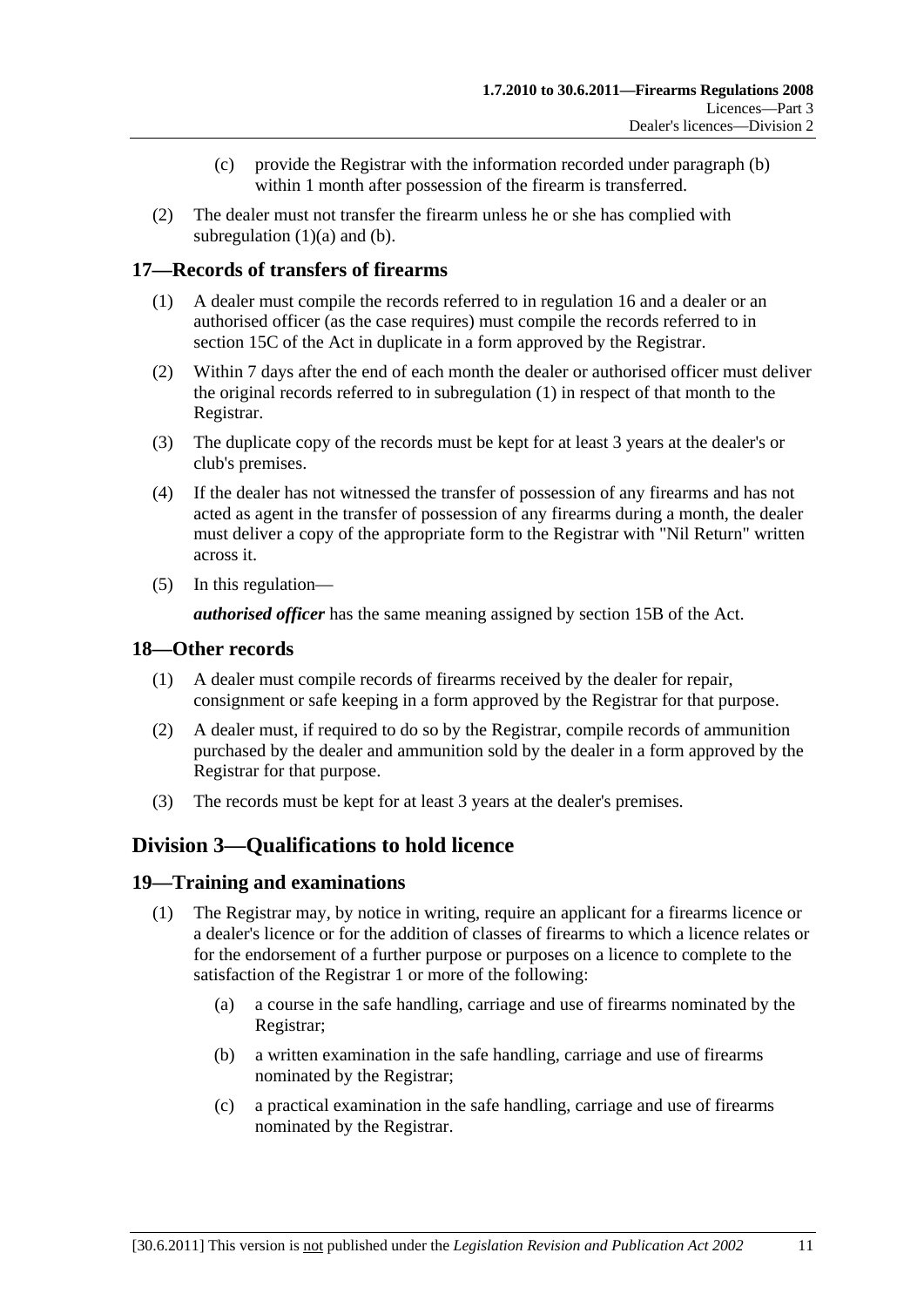- <span id="page-11-0"></span> (2) [Subregulation \(1\)](#page-10-0) does not apply to an application for the renewal of a licence unless—
	- (a) a period of 1 year or more has elapsed since the licence expired; or
	- (b) the licence will authorise the possession and use of additional classes of firearm or will authorise the possession and use of firearms for additional purposes; or
	- (c) the licence is endorsed for use in the course of carrying on the business of guarding property or use in guarding property in the course of employment by a person who carries on that business.

#### **20—Instructors and examiners**

- (1) The Registrar may authorise any suitable person to conduct a course or examination for the purposes of this Division.
- (2) A person who conducts a course or examination under this Division—
	- (a) must not allow a person to attend the course or sit for the examination unless the person produces, for his or her inspection, a notice issued by the Registrar under [regulation 19](#page-10-0); and
	- (b) must compile, in a form approved by the Registrar, and keep for at least 3 years, a record of the names and addresses of all persons who attend the course or sit for the examination.
- (3) A person referred to in [subregulation \(1\)](#page-11-0) must provide the Registrar with such information as he or she requests relating to courses or examinations conducted by the person.

# **Division 4—Conditions of licences**

# **21—Conditions of firearms licences**

- (1) It is a condition of a firearms licence that—
	- (a) the holder of the licence must give the Registrar written notice in a form approved by the Registrar of all changes to his or her name or address within 14 days after the change occurs; and
	- (b) every firearm that the holder of the licence has possession of pursuant to the licence must comply with section 24A of the Act; and
	- (c) the holder of the licence must comply with the provisions of [Part 6](#page-21-0) that apply to, or in relation to, firearms held pursuant to the licence; and
	- (d) when a firearm or ammunition is not secured as required by [Part 6](#page-21-0) the holder of the licence must take all reasonable precautions to ensure that the firearm or ammunition is not lost or stolen or does not come into the possession of an unauthorised person; and
	- (e) the holder of the licence must report the theft, loss or destruction of a firearm to which the licence relates to a police officer within 14 days after the theft, loss or destruction occurs; and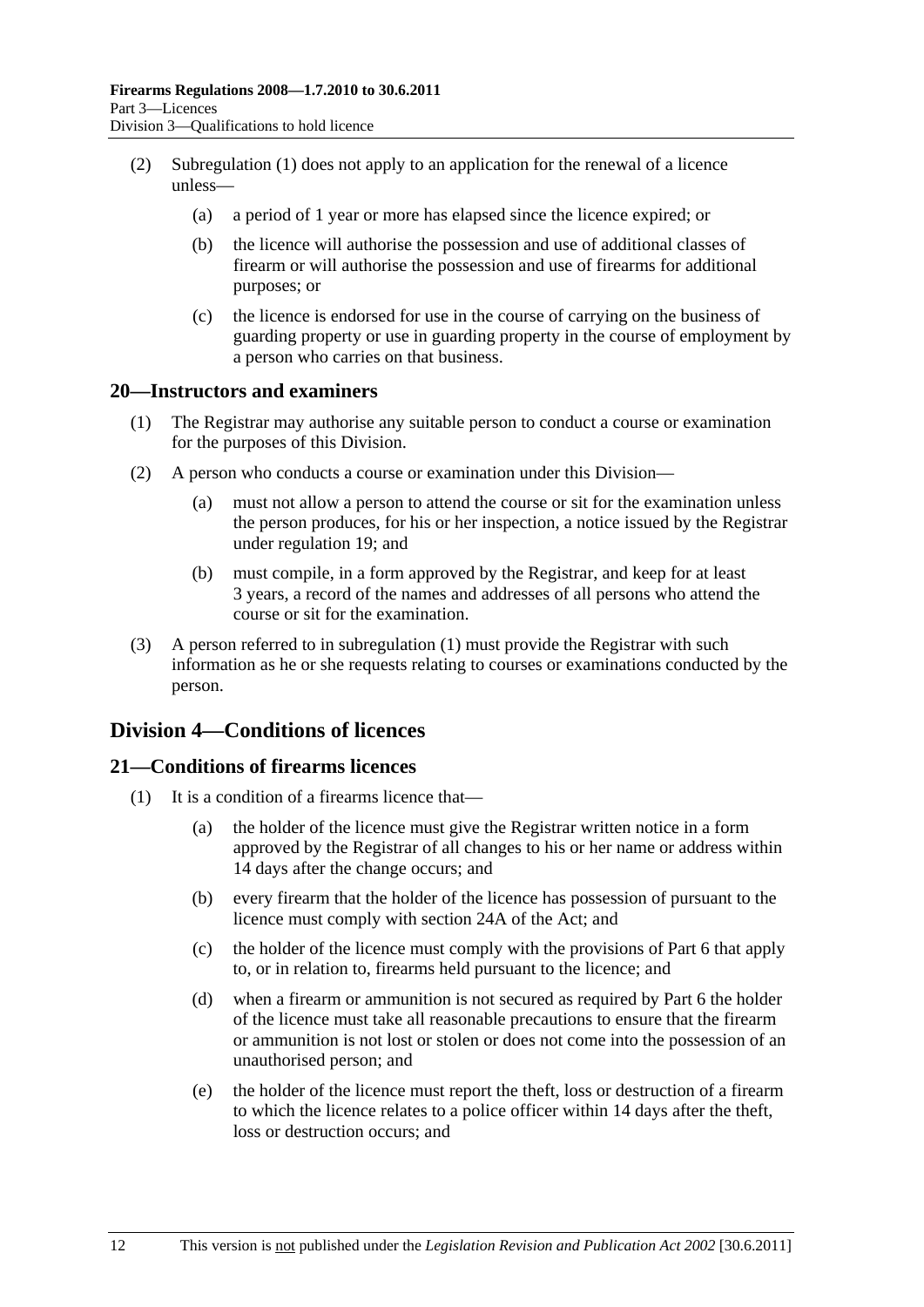- <span id="page-12-0"></span> (f) if the holder of the licence informed the Registrar, when applying for the licence, of the place at which he or she intended to keep firearms pursuant to the licence when not in use and the manner in which he or she intended securing those firearms, the holder of the licence—
	- (i) must allow, at any reasonable time, a police officer to enter and inspect the place at which the firearms are kept to ensure the firearms are so secured; and
	- (ii) must give the Registrar prior written notice of any change in the place at which the firearms are kept; and
	- (iii) must not, without the approval of the Registrar, change the manner in which the firearms are secured; and
- (g) the holder of the licence must, whenever required to do so by the Registrar, provide the Registrar with information relating to a firearm registered in his or her name or in his or her possession; and
- (h) the holder of the licence must whenever required to do so by the Registrar provide the Registrar with information that the Registrar requires to determine whether he or she should take action under section 20(1a) of the Act.
- (1a) It is a condition of a firearms licence that it does not authorise possession of a regulated imitation firearm unless it is specifically endorsed by the Registrar to that effect.
- (1b) It is a condition of a firearms licence that authorises possession of a regulated imitation firearm that the regulated imitation firearm must not, without the approval of the Registrar, be altered in a manner that would enable it to function as a firearm.
- (2) It is a condition of a firearms licence that authorises the use and possession of a class C firearm that the holder of the licence must, within 14 days before each anniversary of the granting or renewal of the licence, provide the Registrar with information that the Registrar requires to determine whether he or she should take action under section 20(1a) of the Act.
- (3) It is a condition of a firearms licence that authorises the possession and use of a class C firearm that the holder of the licence may only use a firearm of that class if the requirements set out in 1 or more of the paragraphs of section 15A(3) of the Act or in regulations under section 15A(3)(a) are satisfied and then only if his or her use of the firearm is consistent with the relevant paragraph or regulation.
- (4) If the only paragraph of section 15A(3) of the Act satisfied by the holder of a firearms licence authorising the possession and use of a class C firearm is paragraph (b) (membership of The South Australian Clay Target Association Incorporated or the Australian Clay Target Association Incorporated and membership of a recognised firearms club affiliated with either of those associations), it is a further condition of the licence that the holder must be an active member of the club.
- (5) For the purposes of [subregulation \(3\),](#page-12-0) the requirements of paragraph (a) of section 15A(3) of the Act will not be taken not to be satisfied on the ground that the holder of the licence has possession of 2 or more class C firearms if his or her possession of those firearms is consistent with another paragraph of section 15A(3) or with a regulation under section 15A(3)(d).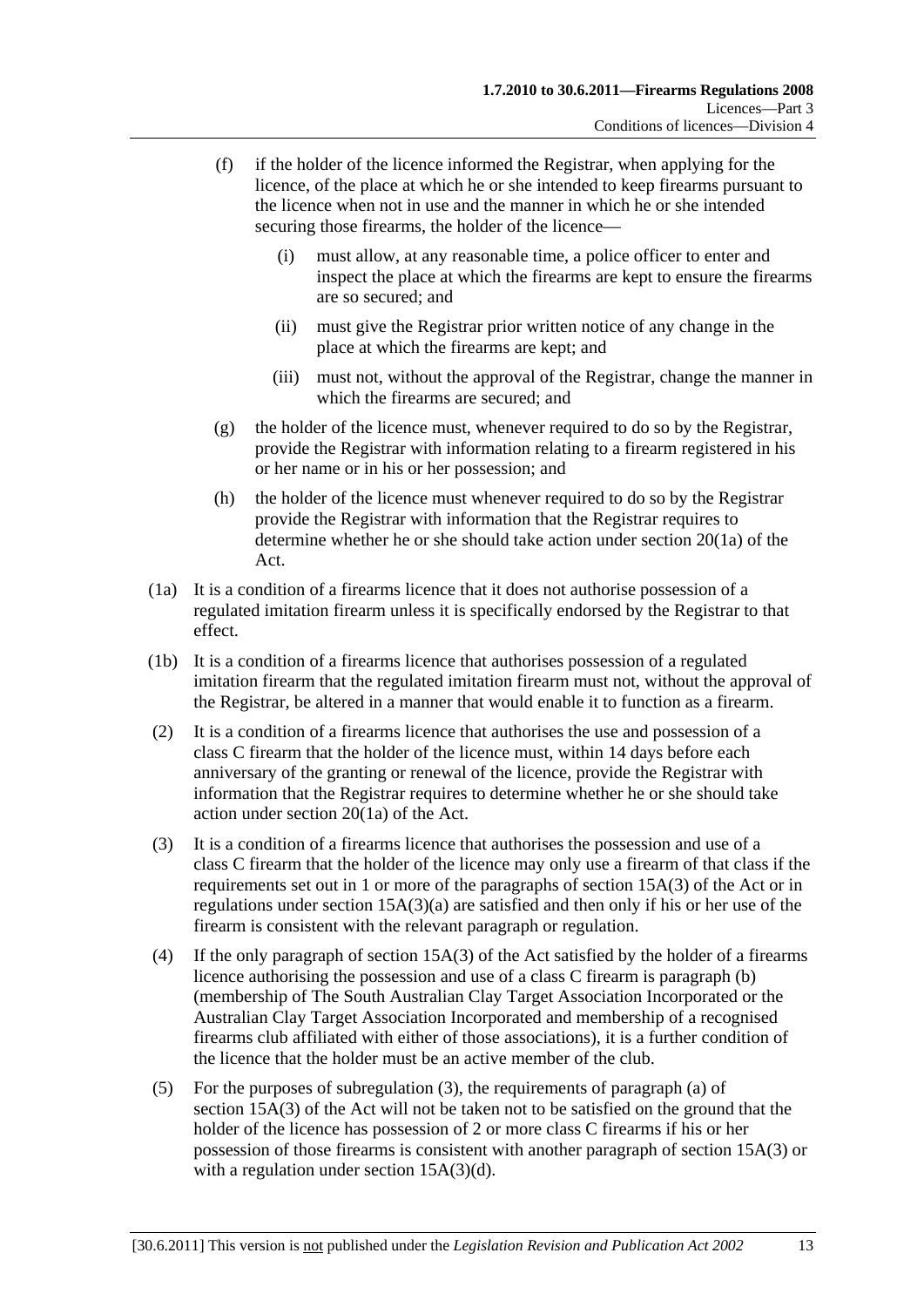- <span id="page-13-0"></span> (6) It is a condition of a firearms licence that authorises the possession and use of a class D firearm that the holder of the licence may only use a firearm of that class for the purpose of destroying animals and then only if his or her livelihood is gained partly or wholly from professional shooting.
- (7) It is a condition of a firearms licence that authorises the possession and use of a class H firearm that the holder of the licence may only use a firearm of that class—
	- (a) if the holder is an active member of a shooting club; or
	- (b) in relation to carrying on the business of primary production or in the course of employment by a person who carries on such a business if, in either case, the property on which the primary production business is carried on is at least 15 000 hectares in area or is a property to which [subregulation \(8\)](#page-13-0) applies; or
	- (c) in the course of carrying on the business of guarding property or in guarding property in the course of employment by a person who carries on that business; or
	- (d) for the purpose of collecting and displaying firearms; or
	- (e) for such other purpose as is approved by the Registrar.
- (8) This subregulation applies to a property for the purposes of [subregulation \(7\)\(b\)](#page-13-0) if the property was specified in a firearms licence that—
	- (a) was purportedly granted to a person for a term expiring on or after 27 September 2002; and
	- (b) authorised the person to use a class H firearm on the property in relation to carrying on the business of primary production or in the course of employment by a person who carries on such a business.
- (9) It is an additional condition of a shooting club member's licence that the holder of the licence must be an active member of a shooting club for each licence year of the licence.
- (10) It is an additional condition of a shooting club member's licence that authorises the possession and use of class H firearms that the class H firearms of each of the following categories of which the holder of the licence has possession must be used by the holder in shooting club organised shoots for that category of class H firearms on at least 4 occasions during each licence year of the licence:
	- (a) air or gas operated handguns;
	- (b) .22 calibre rim fire handguns (long rifle or short);
	- (c) centre fire handguns of not more than .38 calibre;
	- (d) handguns of more than .38 calibre.
- (11) It is an additional condition of a collector's licence—
	- (a) that in the case of all firearms in the collection manufactured after 1900—
		- (i) the bolt, breech block or firing pin of the firearm must be locked in a container kept separately from the firearm; or
		- (ii) the trigger of the firearm must be immobilised by means of a trigger lock; or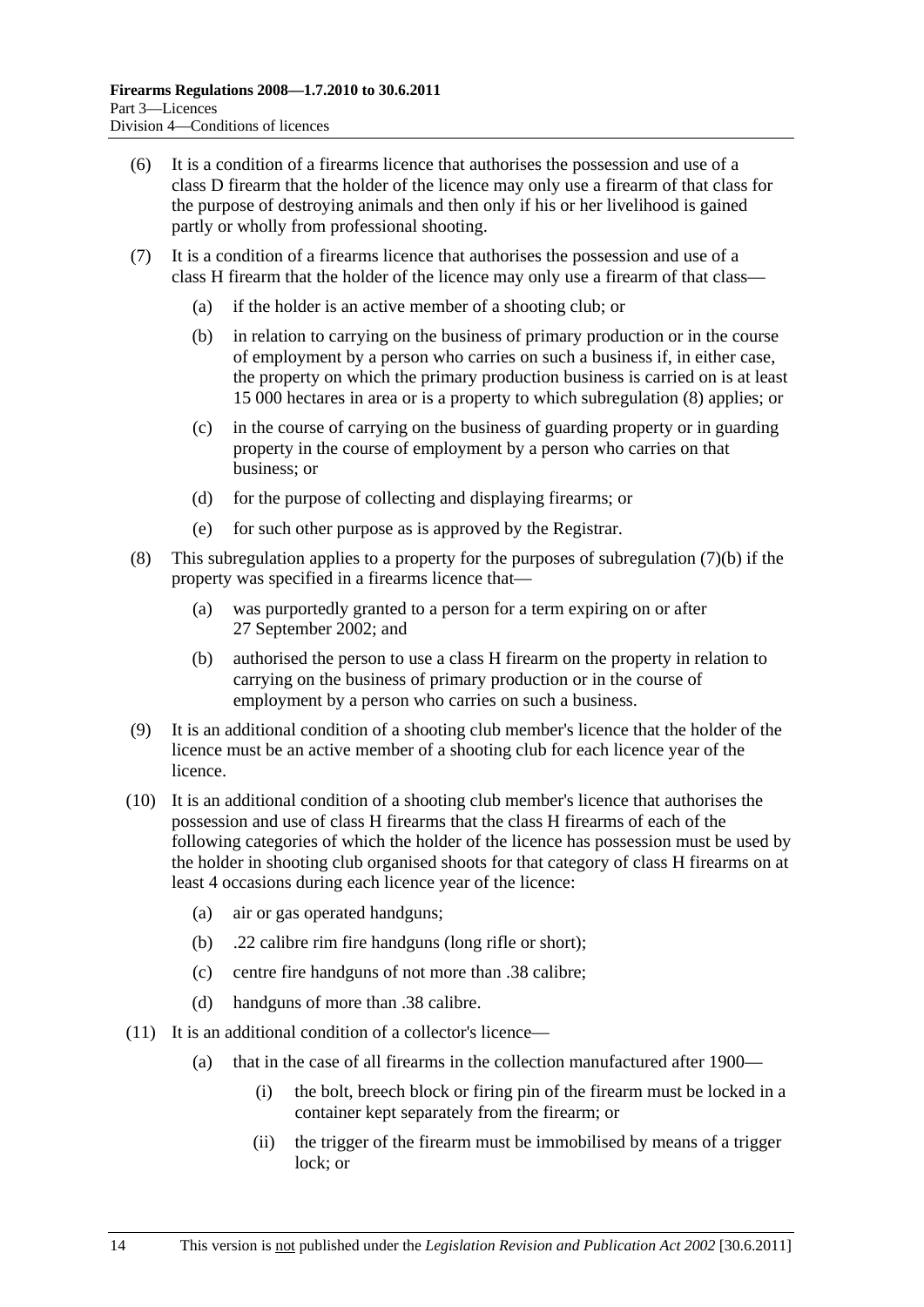- (iii) the firearm is secured by such other method as is approved by the Registrar; and
- <span id="page-14-0"></span> (b) that the holder of the licence must be an active member of a collectors' club for each licence year of the licence; and
- (c) that the holder of the licence does not have possession of any ammunition that can be used in a firearm owned by the collector for the purpose of collecting and displaying firearms (excluding ammunition for use in a firearm that the collector is authorised to have possession of and use for some other purpose endorsed on a separate firearms licence); and
- (d) that none of the firearms included in the collection is a prescribed firearm; and
- (e) that the firearms included in the collection must not be fired without the written approval of the Registrar.
- (12) If the purpose, or 1 of the purposes, endorsed on a firearms licence is paint-ball shooting, it is a condition of the licence that only a paint-ball firearm will be used for the purposes of paint-ball shooting.
- (13) A licence to possess a prescribed firearm is subject to the following conditions in addition to the conditions prescribed by [subregulation \(1\):](#page-11-0)
	- (a) the firearm to which the licence relates must not be used to fire a projectile;
	- (b) the firearm must be kept at the premises and in the manner specified in the licence unless approval to the contrary is granted by the Registrar;
	- (c) the holder of the licence must not surrender control of the firearm except when disposing of the firearm.
- (14) The conditions imposed by [subregulations \(3\)](#page-12-0) and [\(6\)](#page-13-0) do not apply to a licence held solely to enable the holder of the licence to possess and use firearms for the purposes of a contract with the Crown in right of this State or in any of the Crown's other capacities or for the purpose of tendering for such a contract.

# **22—Conditions of dealers' licences**

- (1) It is a condition of a dealer's licence that—
	- (a) the dealer must give the Registrar written notice in a form approved by the Registrar of all changes to his or her name or address within 14 days after the change occurs; and
	- (b) the dealer must comply with the provisions of [Part 6](#page-21-0) that apply to, or in relation to, firearms or ammunition held pursuant to the licence; and
	- (c) when a firearm or ammunition is not secured as required by [Part 6](#page-21-0), the dealer must take all reasonable precautions to ensure that the firearm or ammunition is not lost or stolen or does not come into the possession of an unauthorised person; and
	- (d) the dealer must report the theft, loss or destruction of a firearm that is owned or held by the dealer in the course of carrying on business as a dealer in firearms to a police officer within 14 days after the theft, loss or destruction occurs; and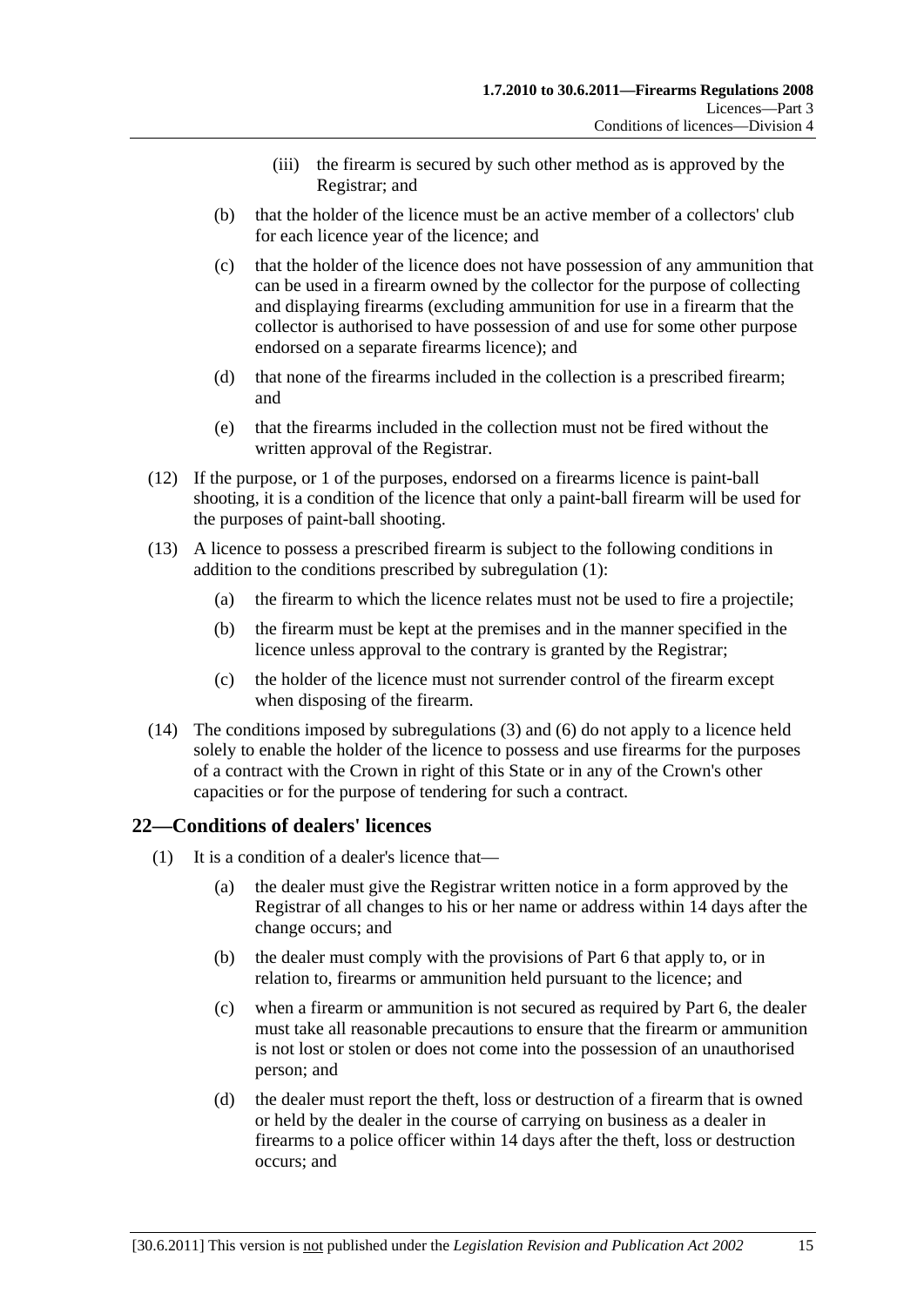- <span id="page-15-0"></span> (e) subject to [subregulation \(2\)](#page-15-0), the dealer does not carry on business as a dealer in firearms or ammunition except at the premises authorised by the licence; and
- (f) in the course of carrying on business as a dealer in firearms, the dealer does not keep firearms at any premises except those referred to in [paragraph \(e\)](#page-15-0)  unless he or she does so for the purpose of testing or repairing those firearms; and
- (g) the dealer must not deal in—
	- (i) mechanisms or other fittings that can be fitted to a firearm to convert it to an automatic firearm; or
	- (ii) mechanisms or other fittings that, when fitted to a suitable firearm, will enable the firearm to fire grenades or other explosive projectiles; and
- (h) during the hours that members of the public have access to the premises referred to in [paragraph \(e\),](#page-15-0) the dealer displays the licence, or a copy of the licence (the copy does not need to include a photograph of the holder of the licence), in those premises in a position in which it is likely to be seen and read by members of the public; and
- (i) the dealer identifies, in a manner approved by the Registrar, each firearm that he or she owns in the course of carrying on business as a dealer in firearms; and
- (j) the dealer must produce to a police officer on request the records kept by him or her pursuant to the Act and these regulations; and
- (k) the dealer must allow a police officer to enter and inspect any premises at which the dealer is authorised by the licence to carry on business for the purpose of enforcement of the Act and these regulations; and
- (l) the dealer must, whenever required to do so by the Registrar or a police officer, provide the Registrar or member with information relating to a firearm recorded to, or in the possession of, the dealer.
- (2) A dealer may—
	- (a) exhibit firearms and ammunition for the purpose of sale by auction and may sell firearms or ammunition by auction at a place other than his or her premises; and
	- (b) exhibit firearms and ammunition for any other purpose at places other than his or her premises if he or she does not exhibit—
		- (i) 2 or more identical firearms; or
		- (ii) more than 50 rounds of identical ammunition.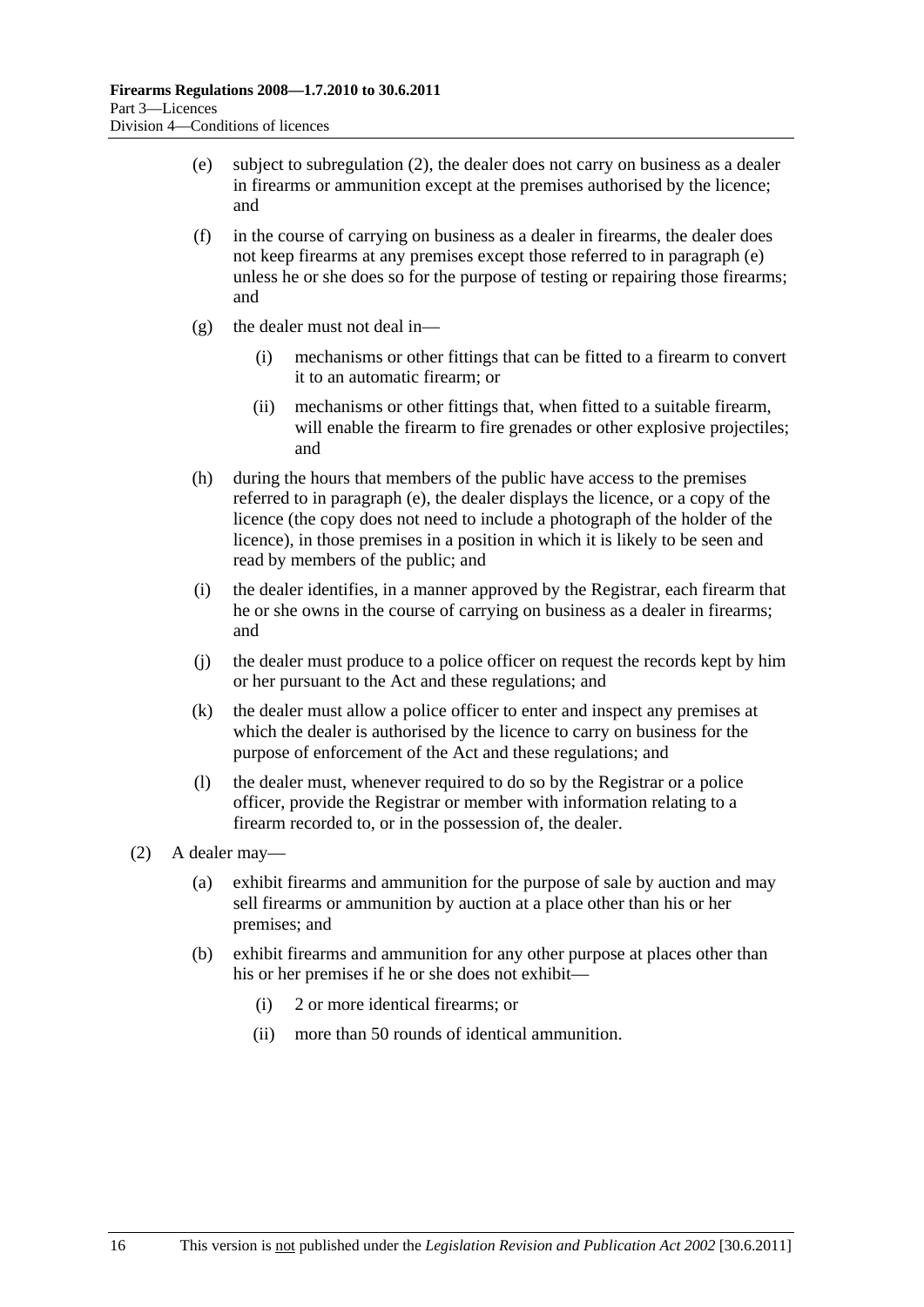# <span id="page-16-0"></span>**Division 5—Exemptions relating to licences**

# **23—Exemption from requirement to be licensed**

- (1) An offence is not committed against section 11 of the Act in the following circumstances:
	- (a) by a person of or over the age of 14 years but under the age of 18 years who has possession of or uses a registered firearm if—
		- (i) he or she is with, and is under the continuous supervision of, his or her parent or guardian or some other person approved by his or her parent or guardian; and
		- (ii) the person providing the supervision holds a firearms licence authorising possession of the firearm for the purpose for which it is being used;
	- (b) by a person of or over the age of 14 years but under the age of 18 years who has possession of or uses a firearm if that person is (with the consent of his or her parent or guardian) with, and is under the continuous supervision of, a recognised coach who holds a firearms licence authorising possession of the firearm for the purpose for which it is being used;
	- (c) by a person who has possession of or uses a firearm for the purpose of a course or examination in the safe handling, carriage and use of firearms if that person is with, and is under the continuous supervision of, a person authorised by the Registrar to conduct the course or examination;
	- (d) by a person of or over the age of 18 years who has possession of or uses a firearm if that person is with, and is under the continuous supervision of, a person who is registered as the owner of the firearm and who holds a firearms licence authorising possession of the firearm for the purpose for which it is being used;
	- (e) by a person who has possession of or uses a class C firearm on the grounds of a recognised firearms club that is affiliated with The South Australian Clay Target Association Inc. or the Australian Clay Target Association Inc. for the purpose of shooting in an activity of the club conducted in accordance with the rules of the Australian Clay Target Association Inc. if that person is with, and is under the continuous supervision of, a person who holds a firearms licence authorising possession of the firearm for the purpose for which it is being used;
	- (f) by a person of or over the age of 14 years but under the age of 18 years who has possession of or uses a firearm at facilities provided by the South Australian Sports Institute if that person is (with the consent of his or her parent or guardian) with, and under the continuous supervision of, a person who holds a firearms licence authorising possession of the firearm for the purpose for which it is being used;
	- (g) by a person of any age who has possession of or uses a firearm (including a prescribed firearm)—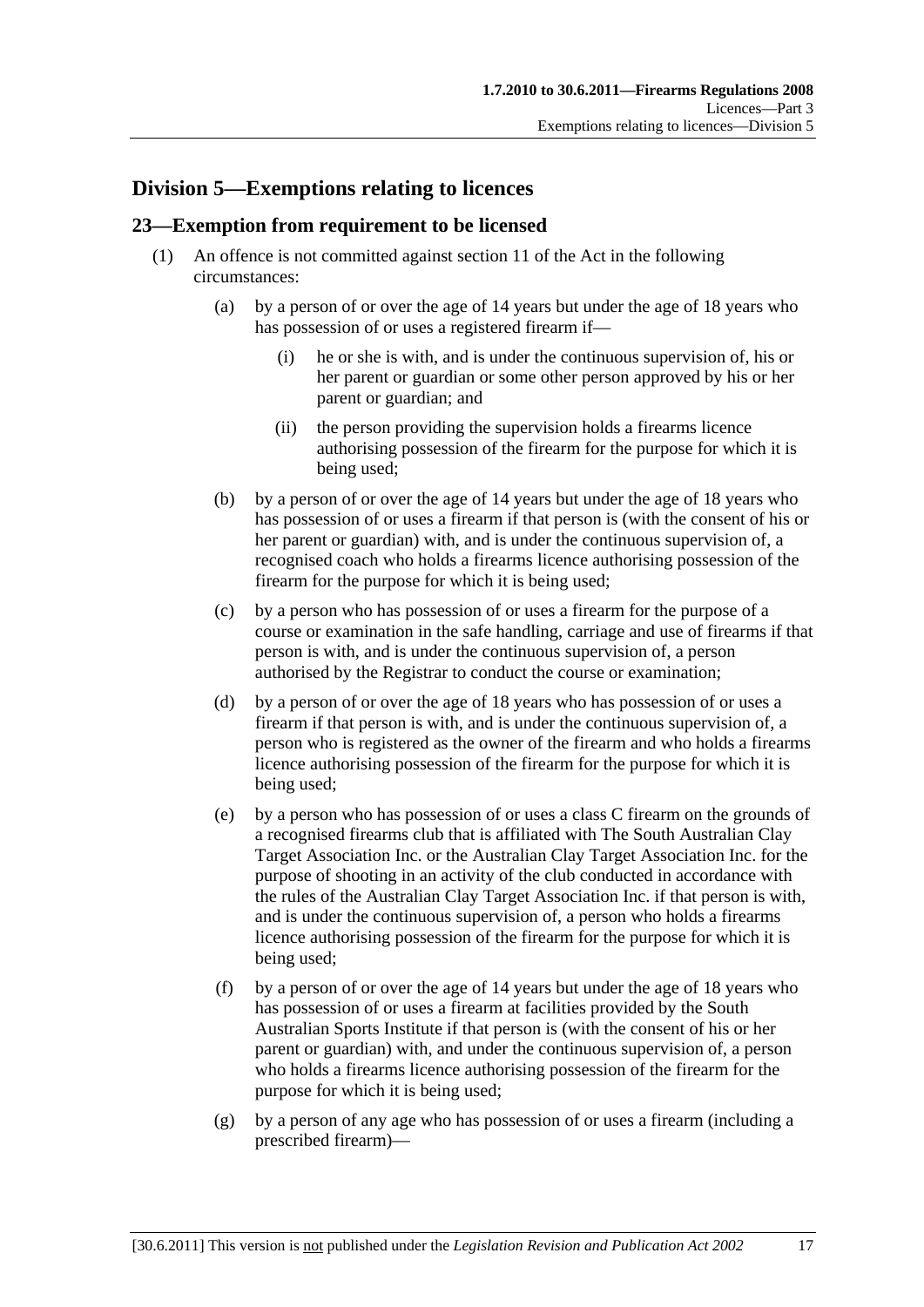- <span id="page-17-0"></span> (i) in the course of rehearsal for, or the performance of, a theatrical production; or
- (ii) in the course of rehearsal for, or the filming of, a scene in the production of a film,

if that person is under the continuous supervision of a person who holds a firearms licence authorising possession of the firearm for the purpose for which it is being used.

- (2) An offence is not committed against section 11 of the Act by a person who is of or over the age of 10 years but under the age of 14 years in the circumstances set out in [subregulation \(1\)\(a\)](#page-16-0) or [\(b\)](#page-16-0) if the firearm concerned is a class A firearm.
- (3) For the purposes of subregulation  $(1)(d)$ , a person will be taken to be registered as the owner of a firearm if he or she is the nominee of a body, whether incorporate or unincorporate, that is registered as the owner of the firearm.
- (4) In this regulation—

*recognised coach* means a person who has been recognised by a recognised firearms club as being a fit and proper person to instruct others in the skills of using firearms.

# **24—Exemption of juniors from certain provisions**

- (1) A person who—
	- (a) has reached the age of 12 years but has not reached the age of 18 years; and
	- (b) is a member of a recognised firearms club; and
	- (c) needs to hold a firearms licence in order to participate in a competition or competitions held in another State or a Territory of the Commonwealth or held in another country,

is, subject to the conditions set out in [subregulation \(2\)](#page-17-0), exempt from section 12(3) and (8) of the Act.

- (2) The conditions are as follows:
	- (a) the only purpose that may be endorsed on a licence granted to an exempt person referred to in [subregulation \(1\)](#page-17-0) is use of a firearm as a member of a recognised firearms club; and
	- (b) the term of a licence granted to an exempt person referred to in [subregulation \(1\)](#page-17-0) is 1 year; and
	- (c) a licence granted to an exempt person referred to in [subregulation \(1\)](#page-17-0) cannot be renewed; and
	- (d) an exempt person referred to in [subregulation \(1\)](#page-17-0) who is the holder of a licence must not apply for a permit authorising the acquisition of a firearm.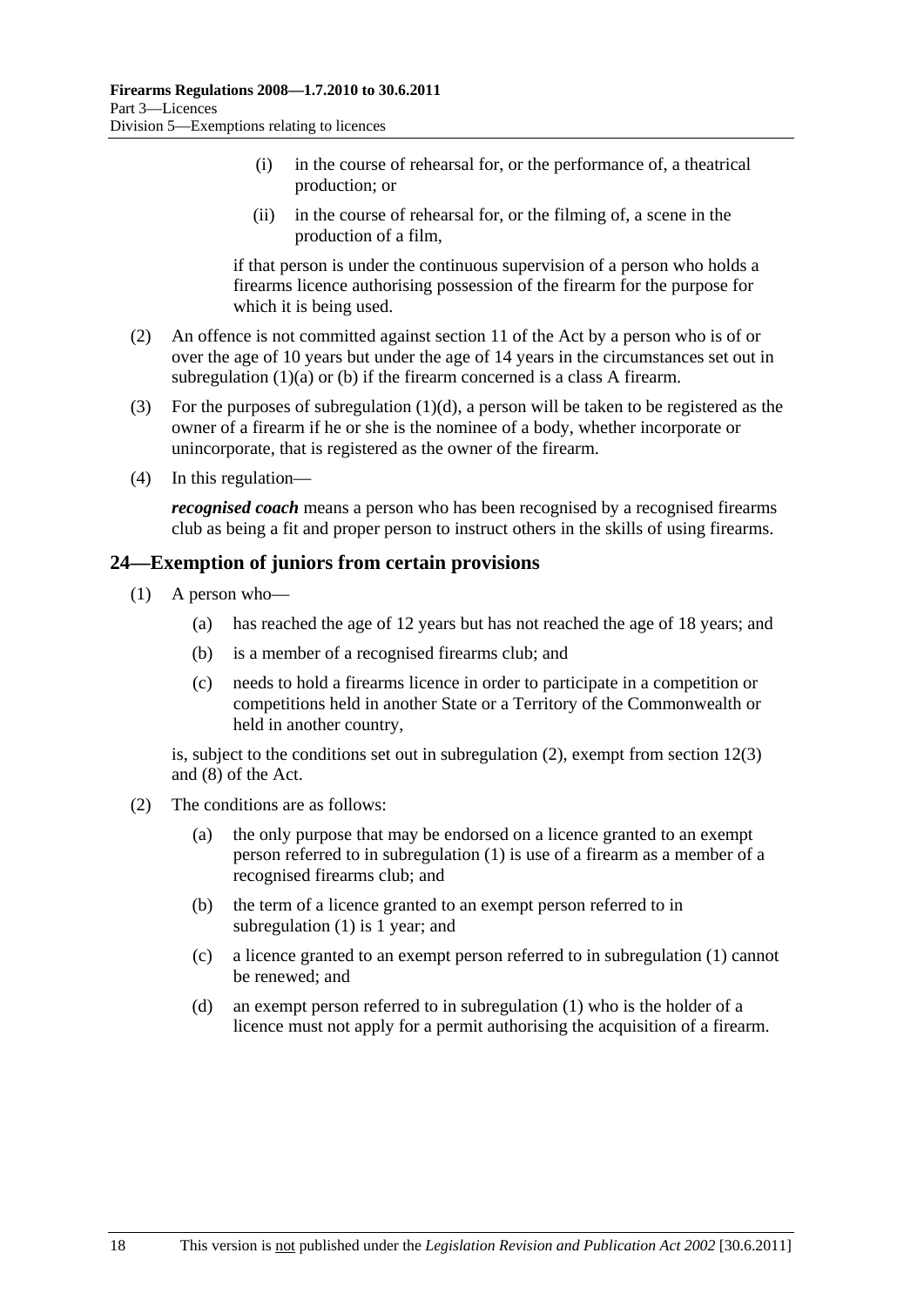# <span id="page-18-0"></span>**Division 6—General**

# **25—Company nominee**

- (1) A company that holds a licence must appoint a person—
	- (a) who is, in the opinion of the Registrar, a fit and proper person to have control of the company's firearms; and
	- (b) who is employed by the company and has his or her usual place of residence in the State,

to have control of the company's firearms at the place at which they are kept by the company.

- (2) Without limiting the meaning of fit and proper person in [subregulation \(1\)\(a\),](#page-18-0) a person will be taken not to be a fit and proper person for the purposes of that subregulation if the Registrar would refuse to grant a firearms licence to that person.
- (3) A person appointed under [subregulation \(1\)](#page-18-0) must keep a record of—
	- (a) the firearms under his or her control; and
	- (b) the names of the persons who have possession of those firearms and the periods during which they have possession of them.
- (4) A company must give the Registrar written notice in a form approved by the Registrar of the name and address of the person appointed by the company under [subregulation \(1\).](#page-18-0)

# **26—Replacement of licence**

If a person applies for replacement of a licence, and the Registrar is satisfied, on information provided by the applicant or on such other evidence as he or she requires, that the licence has been lost, stolen or destroyed, the Registrar may, on payment of the fee fixed by [Schedule 1](#page-28-0), issue a replacement for the licence.

# **27—Reporting obligations of prescribed persons**

The following classes of persons are prescribed for the purposes of the definition of *prescribed person* in section 27A of the Act:

- (a) persons registered as nurses under the *[Nurses Act 1999](http://www.legislation.sa.gov.au/index.aspx?action=legref&type=act&legtitle=Nurses%20Act%201999)*;
- (b) registered psychologists under the *[Psychological Practices Act 1973](http://www.legislation.sa.gov.au/index.aspx?action=legref&type=act&legtitle=Psychological%20Practices%20Act%201973)*;
- (c) professional counsellors;
- (d) social workers.

# **Part 4—Acquisition and registration of firearms**

# **28—Application for permits**

An application for a permit to acquire a firearm must be in a form approved by the Registrar.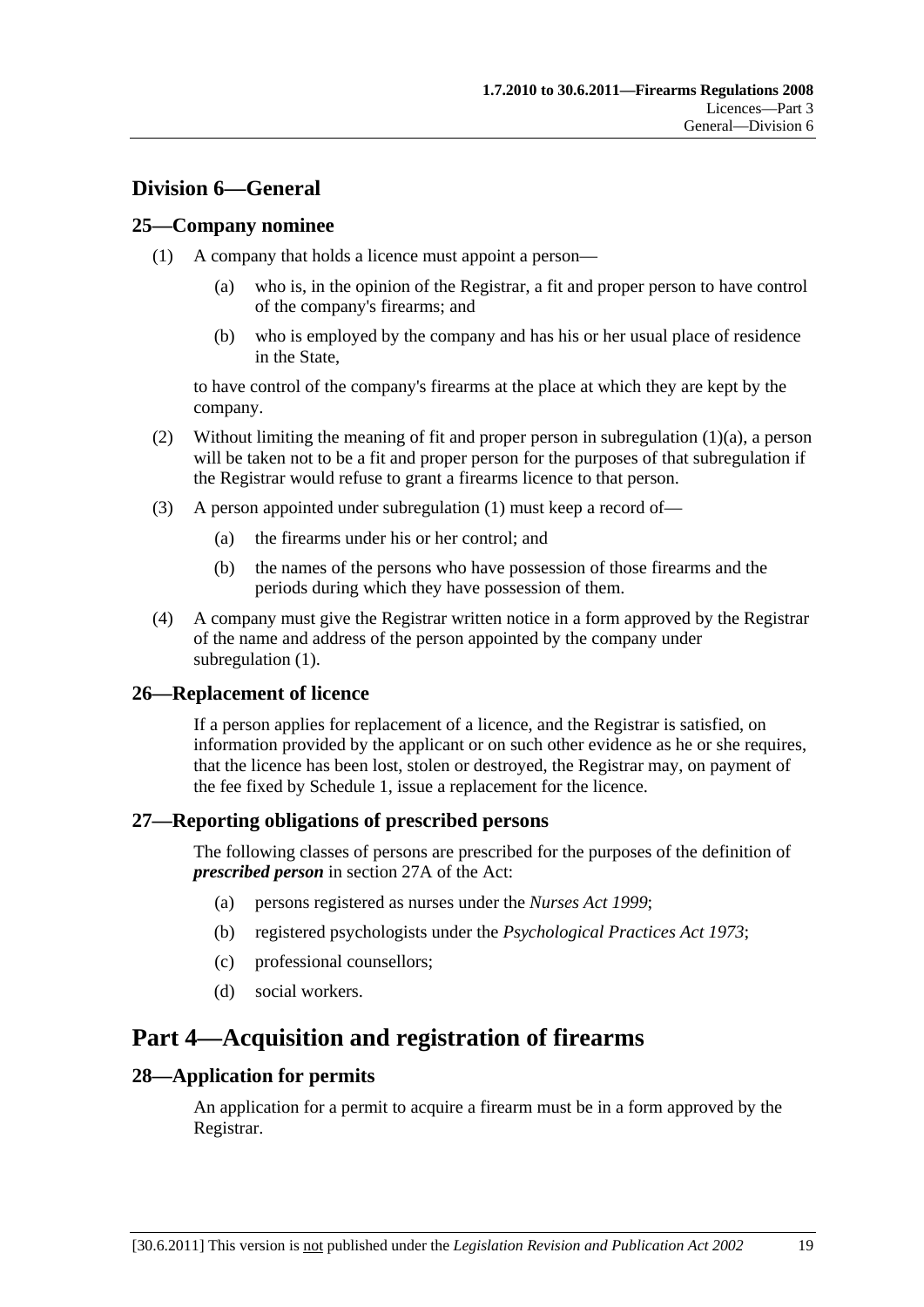# <span id="page-19-0"></span>**29—Checks to be made by Registrar**

Before granting an application for a permit to acquire a firearm, the Registrar must check the application against the checklist adopted for that purpose by the Ministerial Council for Police and Emergency Management – Police.

#### **30—Application to register firearm**

- (1) Subject to [subregulation \(2\),](#page-19-0) an application to register a firearm must be in a form approved by the Registrar and the applicant must produce the following to the police officer to whom the application is made:
	- (a) the permit authorising the acquisition of the firearm; and
	- (b) the firearm; and
	- (c) the licence authorising the person producing the firearm to have possession of it.
- (2) A person who applies for registration of a firearm in circumstances referred to in regulation  $8(7)$  is not bound to comply with subregulation  $(1)(a)$  or  $(c)$ .

# **31—Acquisition of class C firearms**

The following requirements are prescribed for the purposes of section 15A(3)(d) of the Act:

- (a) in relation to the acquisition of class C firearms for the purpose of collection and display—
	- (i) the Registrar is satisfied that the applicant for the permit to acquire the class C firearm has, or genuinely intends to acquire, a collection of firearms that has, or will have, significant commemorative, historical, investment or other value; and
	- (ii) the firearm is to be acquired to form part of the collection;
- (b) in relation to the acquisition of class C firearms by the Royal Zoological Society of South Australia Incorporated—
	- (i) the applicant for the permit to acquire the class C firearm is the Royal Zoological Society of South Australia Incorporated; and
	- (ii) the Registrar is satisfied that the Society needs the firearm for the operation of its zoos.

# **32—Nature of alteration, loss, theft or destruction of firearm**

A notice to the Registrar under section 25 of the Act must be in a form approved by the Registrar.

# **33—Acquisition of class H firearms**

- (1) For the purposes of section 15A(4b) of the Act, the Registrar may grant to an applicant who is the holder of a shooting club member's licence a permit to acquire a class H firearm—
	- (a) despite a restriction on barrel length set out in section 15A(4b)(a) of the Act, if the Registrar is satisfied that the firearm is a visually distinctive and highly specialised target pistol; or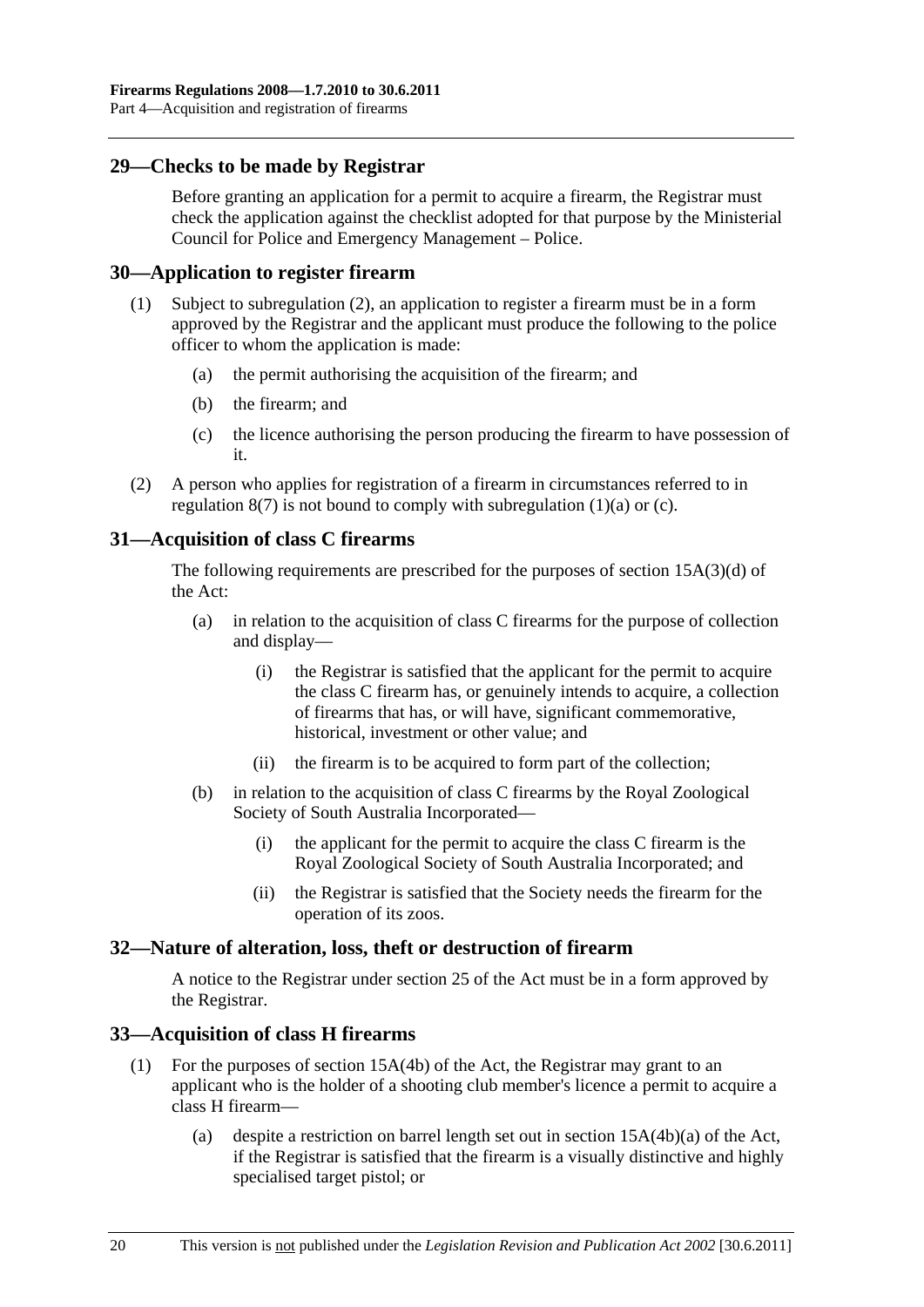- <span id="page-20-0"></span> (b) despite the restriction to firearms of not more than .38 calibre, if the Registrar is satisfied that the firearm is of not more than .45 calibre and is required for shooting events of the kind known as metallic silhouette or single (western) action.
- (2) For the purposes of section 15A(4b) of the Act, the barrel length of a class H firearm is to be measured as follows:
	- (a) in the case of a revolver, the length is to be measured from the muzzle to the breech end immediately in front of the cylinder;
	- (b) in the case of any other class H firearm, the length is to be measured from the muzzle to the breech face (including where the chamber is incorporated in the barrel);
	- (c) if the firearm is self-loading, the measurement must be taken when the slide is forward and the breech face or bolt is in a closed position;
	- (d) any alteration to the barrel that is permanently attached is to be included in the portion measured.
- (3) For the purposes of section 15A(4c) of the Act, in order for a collector to be granted a permit to acquire class H firearms manufactured after 1946, the collector must be a genuine student of arms who—
	- (a) has been an active member of a collectors' club for at least the preceding 2 years; and
	- (b) has a significant collection of handguns with a proper thematic structure; and
	- (c) has provided displays or published articles to advance the body of knowledge of firearms history and development.

# **34—Certificate of registration**

- (1) The Registrar must issue a certificate of registration to the person in whose name the firearm is registered.
- (2) The Registrar may, on payment of the fee fixed by [Schedule 1,](#page-28-0) issue a certificate to replace 1 that has been lost, stolen or destroyed.

# **Part 5—Acquisition of ammunition**

# **35—Application for permit**

An application to the Registrar for a permit to acquire ammunition must—

- (a) be in a form approved by the Registrar; and
- (b) be accompanied by information required by the Registrar; and
- (c) be accompanied by the fee fixed by [Schedule 1.](#page-28-0)

#### **36—Limit on quantity of ammunition**

A person must not own or have in his or her possession ammunition that exceeds the reasonable needs of that person for the immediately following 12 months.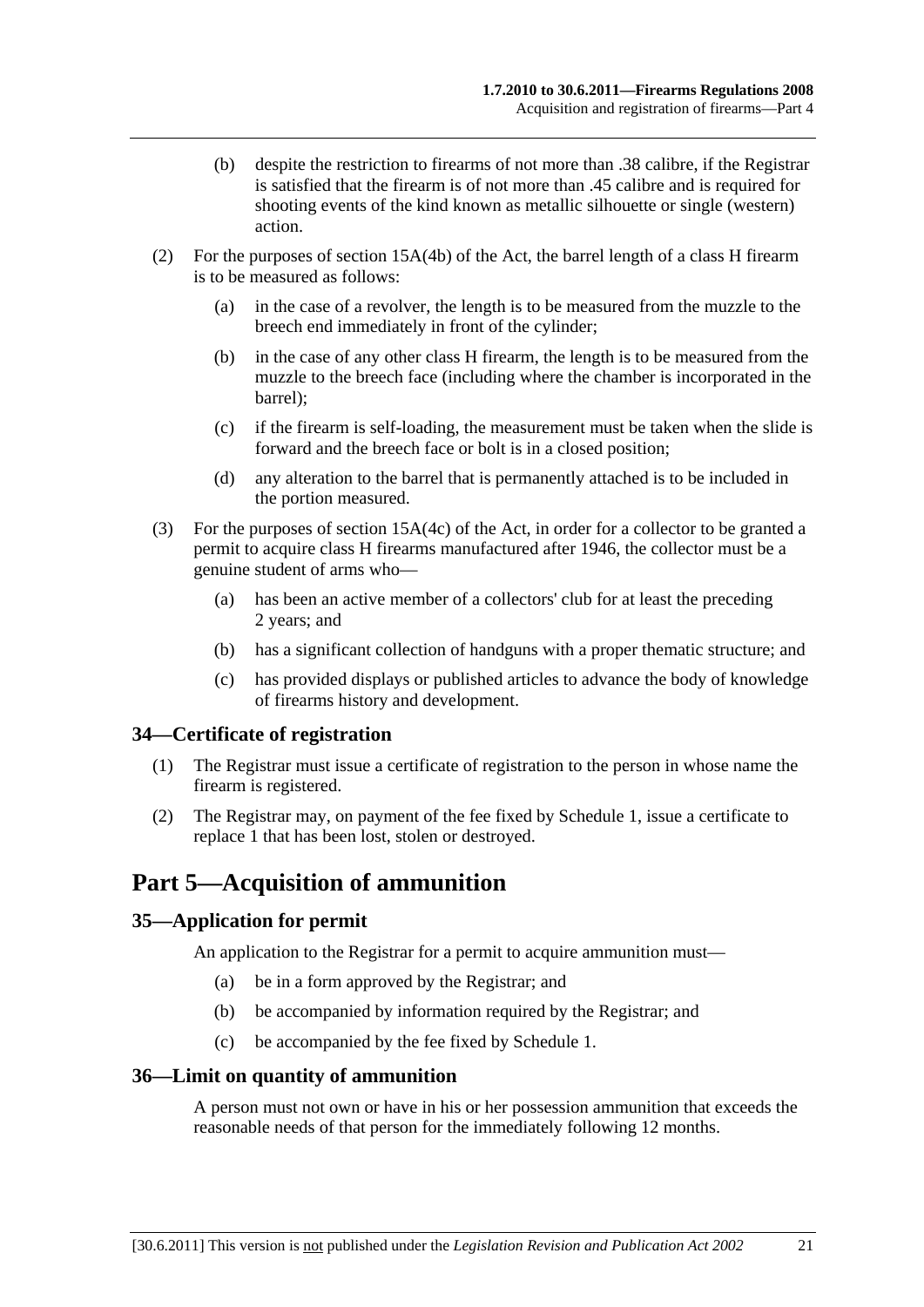# <span id="page-21-0"></span>**37—Exemption—acquisition and supply of gas cylinders**

A person who acquires or supplies a cylinder of compressed gas designed for use in a firearm is exempt from section 21B of the Act in relation to the acquisition or supply of the cylinder.

# **Part 6—Security of firearms and ammunition**

# **38—Security of firearms**

- (1) A person (not being a dealer) who has possession of a class A or B firearm must keep the firearm secured by—
	- (a) securely attaching and locking it to part of the building in which it is kept; or
	- (b) keeping it in a locked cabinet made of hardwood or steel that is securely attached to the building in which it is kept; or
	- (c) keeping it in a locked safe made of steel that is securely attached to the building in which it is kept; or
	- (d) keeping it in a locked steel and concrete strong room; or
	- (e) such other method as is approved by the Registrar.
- (2) A person (not being a dealer) who has possession of a class C, D or H firearm must keep the firearm secured by—
	- (a) keeping it in a locked safe made of steel that is securely attached to the building in which it is kept; or
	- (b) keeping it in a locked steel and concrete strong room; or
	- (c) such other method as is approved by the Registrar.
- (3) A cabinet or safe referred to in [subregulation \(1\)](#page-21-0) or [\(2\)](#page-21-0) must—
	- (a) be fitted with fittings and locks that prevent it from being easily forced open; and
	- (b) be made of material of sufficient thickness to prevent it being easily broken, opened or destroyed.
- (4) Despite subregulations  $(1)(c)$  and  $(2)(a)$ , a safe need not be attached to the building if its mass when empty is 150 kilograms or more.

#### **39—Possession of prescribed firearms**

A person who has possession of a prescribed firearm must keep the firearm secured in accordance with the conditions of the licence authorising possession of the firearm.

#### **40—Possession of firearms by dealers**

 (1) Subject to this regulation, a person who has possession of a class A, B, C, D or H firearm in his or her capacity as a dealer must keep the firearm secured by 1 of the methods set out in [regulation 38](#page-21-0) in respect of the relevant class of firearm.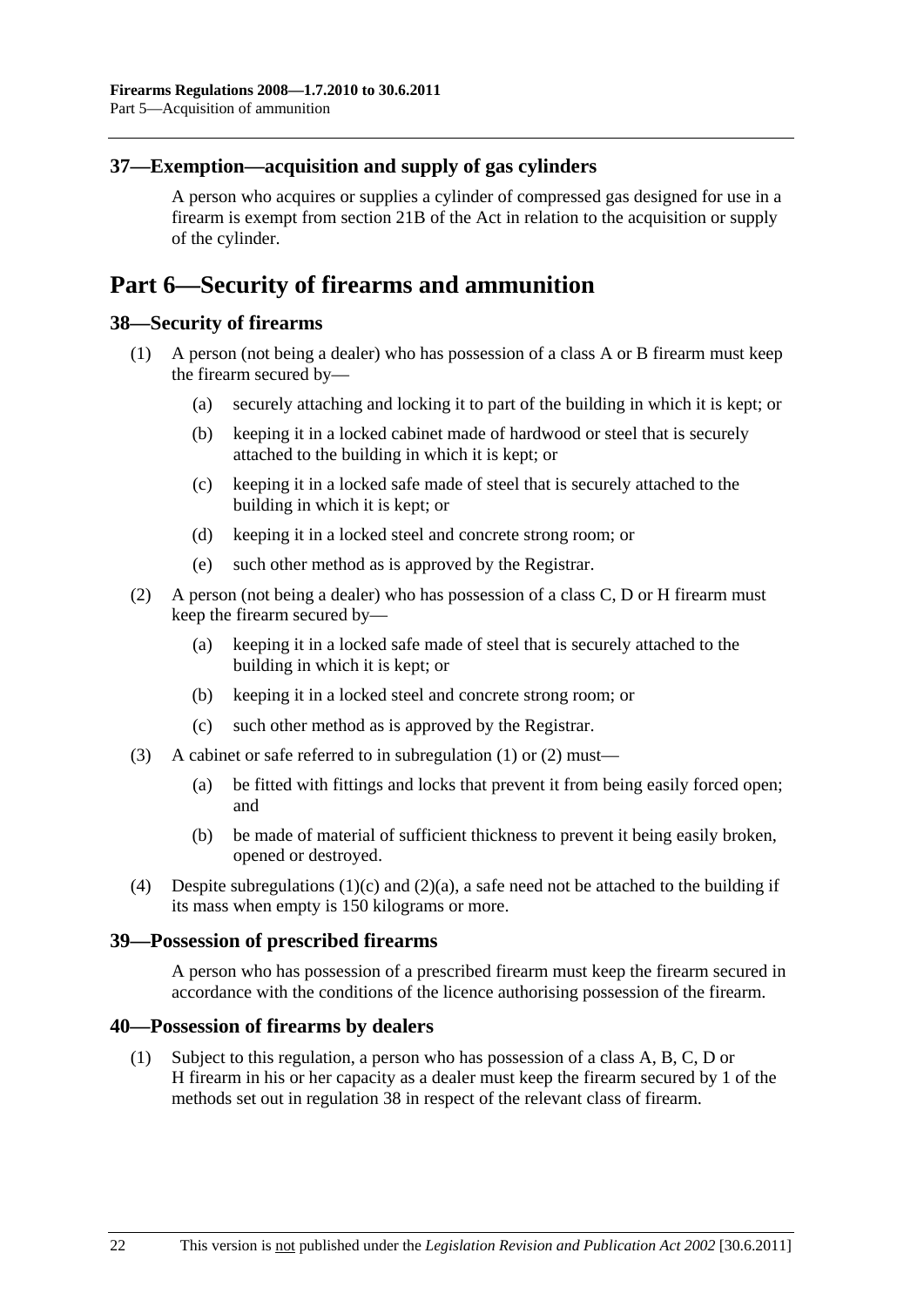- <span id="page-22-0"></span> (2) A dealer is not required to comply with [subregulation \(1\)](#page-21-0) during periods that his or her premises are open to the public in respect of class A or B firearms that are on display to members of the public entering the premises if the public does not have access to the firearms.
- (3) A dealer is not required to comply with [subregulation \(1\)](#page-21-0) during periods that his or her premises are open to the public in respect of class H firearms that are on display to members of the public entering the premises if—
	- (a) the public does not have access to the firearms; and
	- (b) the firearms are secured in a manner approved by the Registrar.

### **41—Ammunition**

- (1) Ammunition must be stored in a locked container separately from firearms.
- (2) A person must not have possession of a round of ammunition that includes high explosives or that is designed to kill, injure or incapacitate by means of smoke or chemicals.
- (3) A person must not have possession of a round of military ammunition unless—
	- (a) it has been modified so that it is incapable of being fired; or
	- (b) it is of *United Nations Hazard classification Code 1.4S* and has a calibre of less than 19.1mm.

#### **42—Security of dealer's building**

A dealer must ensure that the premises at which he or she carries on the business of dealing in firearms is properly secured against unlawful entry whenever the premises are unoccupied.

#### **43—Exemption from Part**

The Registrar may exempt a person from compliance with this Part subject to such conditions as he or she thinks fit and may vary or revoke an exemption at any time.

# **Part 7—Recognised bodies**

# **Division 1—Recognised firearms clubs**

#### **44—Application for recognition**

An application for recognition of a firearms club must be made to the Registrar in a form approved by the Registrar and must be accompanied by—

- (a) a copy of the rules relating to the constitution, powers, management and administration of the club; and
- (b) a list of the names and addresses of the members of the controlling body of the club and the office (if any) held by each member; and
- (c) a statement of the number of members of the club; and
- (d) a description of the current and proposed activities of the club; and
- (e) if the activities of the club include shooting—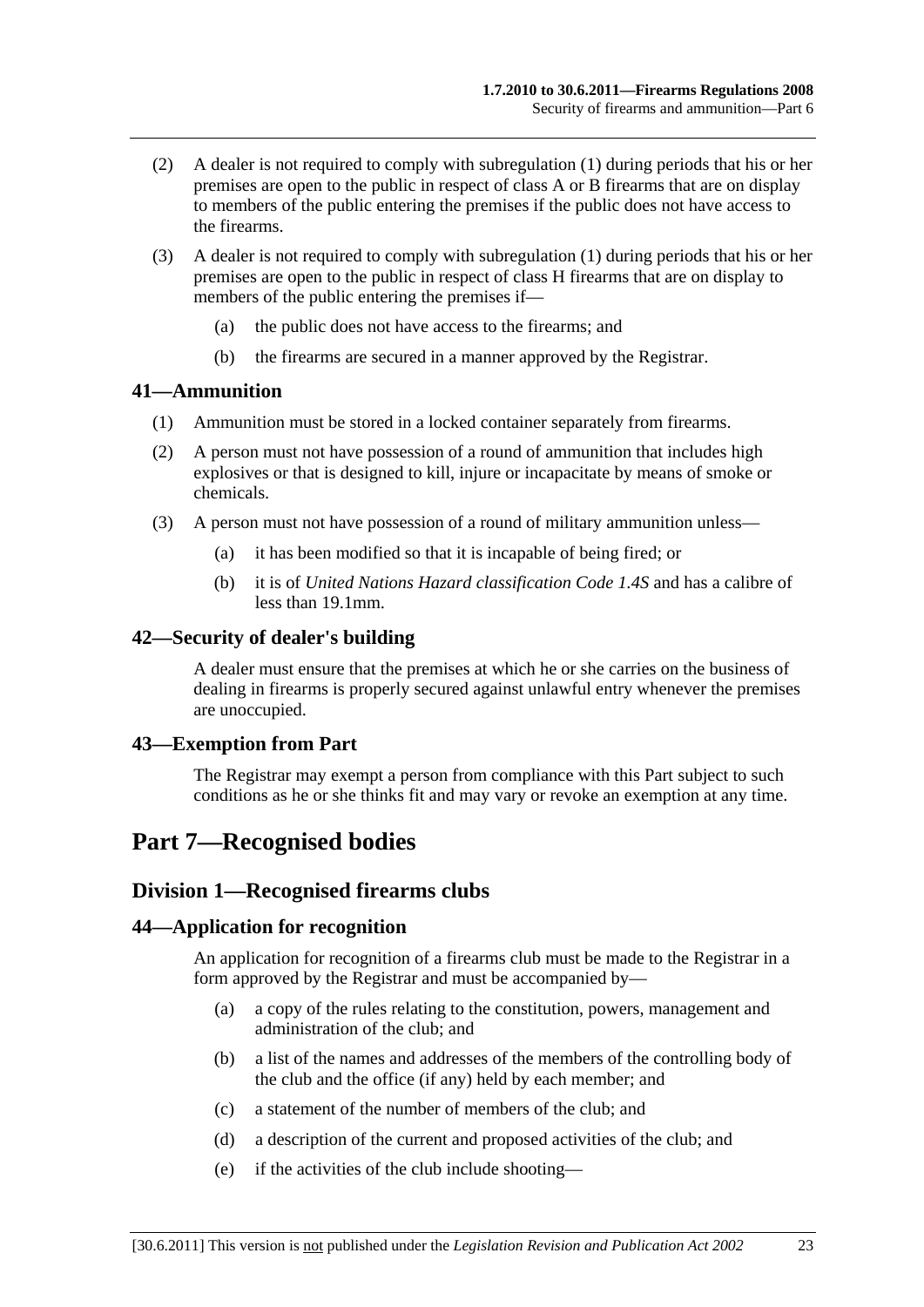- <span id="page-23-0"></span> (i) a plan of the range (if any) regularly used by the club and a map showing the location of the range; and
- (ii) a list of the names and addresses of members of the club who are authorised to control the activities of club members at the range; and
- (iii) evidence that the club has permission of the owner of the land on which the range is situated for the club's use of the range; and
- (iv) evidence that the club has permission of the owner of adjoining land over which projectiles may pass in the course of shooting at the range; and
- (v) evidence of compliance with the requirements of any other Act relating to the use of land as a shooting range; and
- (f) such other information as the Registrar requires.

#### **45—Certificate of recognition**

- (1) If the Minister has declared a firearms club to be a recognised firearms club, the Registrar must provide the club with a certificate setting out—
	- (a) the date of recognition; and
	- (b) the location of the club's range or ranges; and
	- (c) the current activities (and the proposed activities if any) of the club.
- (2) The club must display the certificate, or a copy of the certificate, in a prominent position on its premises or at the range used by it.

# **46—Approval of Registrar required for alteration to range**

A recognised firearms club must not alter the range or ranges used by the club without first obtaining the approval of the Registrar.

#### **47—Club to inform Registrar of change**

- (1) A recognised firearms club must, within 28 days after—
	- (a) a variation to the rules of the club comes into force; or
	- (b) the membership of the controlling body of the club changes; or
	- (c) a variation in or addition to the activities of the club has occurred,

provide the Registrar with—

- (d) the text of the variation to the rules; or
- (e) the names and addresses of the members of the controlling body and the office (if any) held by each member; or
- (f) a description of the variation in or addition to the activities of the club.
- (2) A recognised firearms club must—
	- (a) from time to time, at the request of the Registrar, provide the Registrar with such information in relation to the affairs and activities of the club as the Registrar requires; and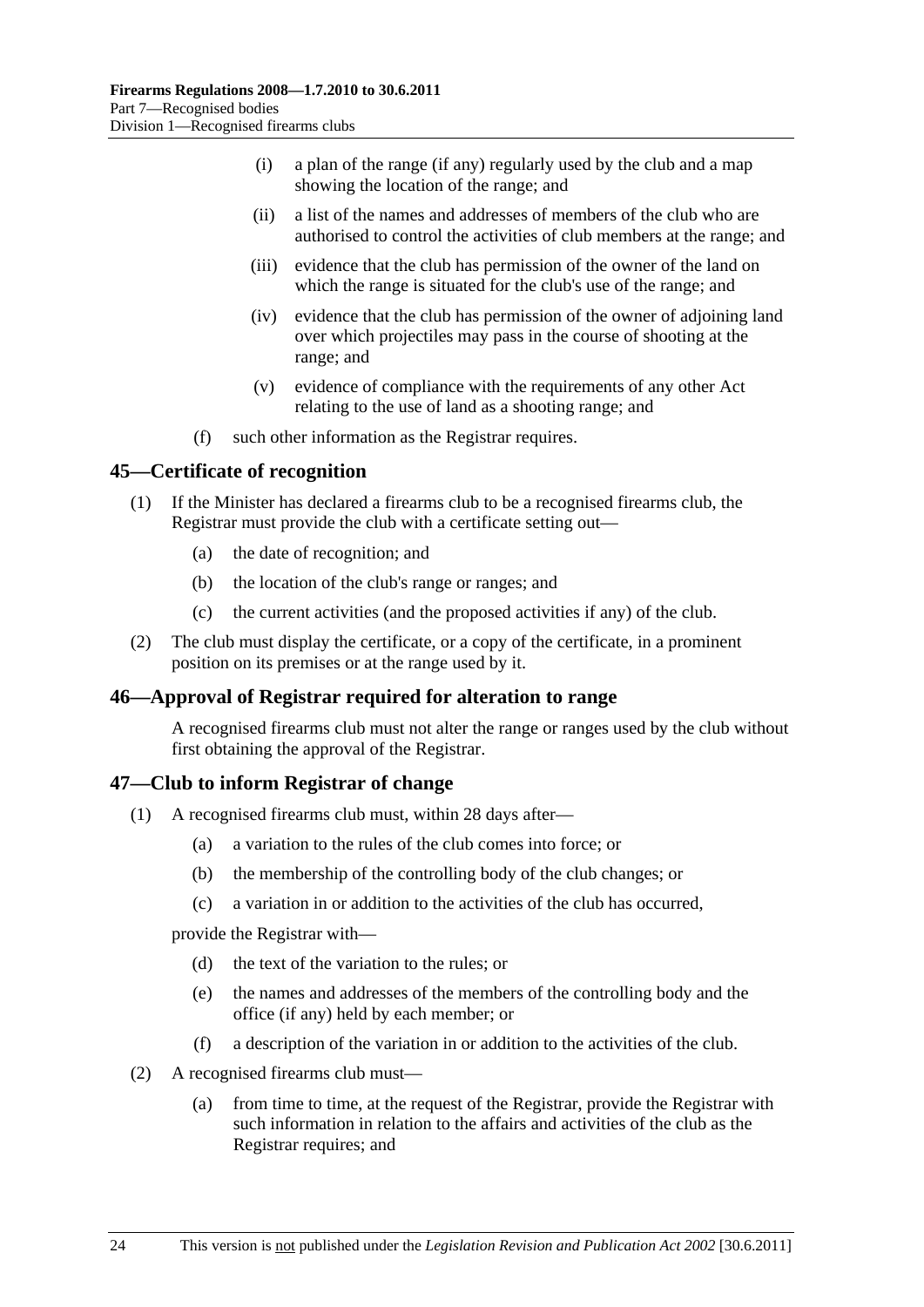(b) permit the Registrar, or a person authorised by the Registrar, to inspect the club premises and the range at any reasonable time.

### <span id="page-24-0"></span>**48—Acceptance of new members**

A recognised firearms club must not grant an application for membership of the club unless—

- (a) if the club is a shooting club—the applicant has produced to the club the applicant's shooting club member's licence or a certificate of the Registrar, issued within the preceding 21 days, certifying that the Registrar is satisfied that the applicant is a fit and proper person to hold a shooting club member's licence; or
- (b) if the club is a collectors' club—the applicant has produced to the club the applicant's collector's licence or a certificate of the Registrar, issued within the preceding 21 days, certifying that the Registrar is satisfied that the applicant is a fit and proper person to hold a collector's licence; and
- (c) the applicant has produced to the club 2 references each of which appears to have been signed by a person within the preceding 21 days and to state that the person has known the applicant for at least the preceding 2 years and that the applicant is a person of good character and a suitable person to be a member of a firearms club; and
- (d) an office holder of the club has, by personal contact with the person named in each reference as the referee, confirmed the signing of the reference by the person on the date stated in the reference and the contents of the reference.

# **49—Records to be kept by clubs**

- (1) A recognised firearms club must make records, as required by the Registrar by notice in writing, of—
	- (a) in respect of each person granted membership of the club, the actions taken in compliance with [regulation 48;](#page-24-0) and
	- (b) participation by members of the club in activities of the club that involve the shooting of firearms; and
	- (c) attendance by members of the club at meetings of the club including those of the kind referred to in [paragraph \(b\)](#page-24-0) (if any).
- (2) Records referred to in [subregulation \(1\)](#page-24-0) must be kept by the club for at least 3 years and must be produced for inspection when requested by the Registrar.

#### **50—Change in membership**

Within 28 days after a person ceases to be a member of a recognised firearms club, the club must give the Registrar written notice of the member's name and last known address and the date on which the membership terminated and, in the case of expulsion, the reason or reasons for the expulsion.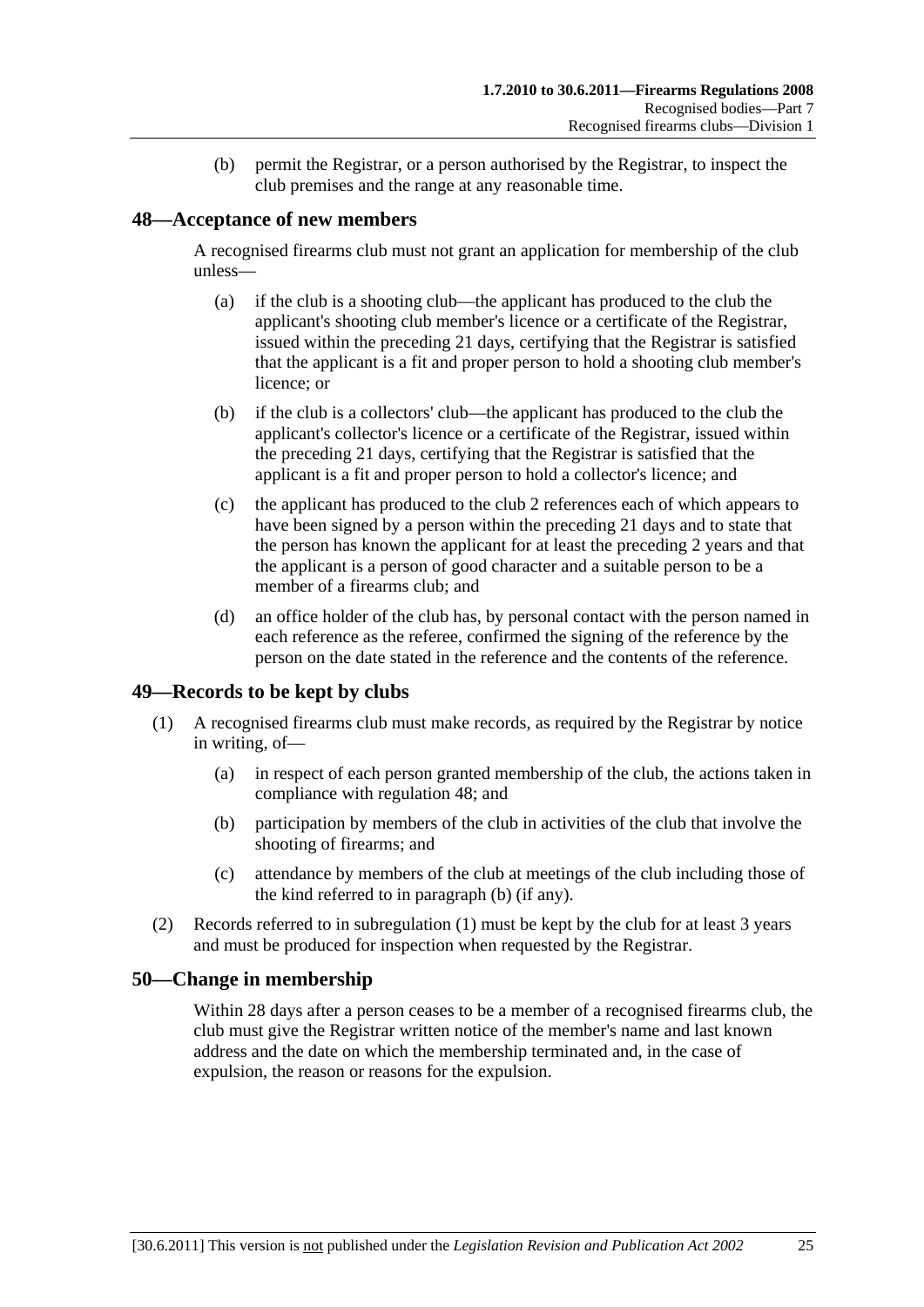# <span id="page-25-0"></span>**Division 2—Recognised paint-ball operators and recognised commercial range operators**

# **51—Application for recognition of paint-ball operator**

- (1) An application for recognition of a paint-ball operator and approval of the operator's grounds must be made to the Registrar in a form approved by the Registrar and must be accompanied by—
	- (a) a description of the proposed activities of the operator; and
	- (b) a plan of the grounds proposed to be used by the operator and a map showing the location of the grounds; and
	- (c) a list of the names and addresses of the persons who are authorised to control the activities of persons on those grounds; and
	- (d) evidence that the operator has permission of the owner of the land on which the grounds are situated for the operator's use of the grounds; and
	- (e) evidence of compliance with the requirements of any other Act relating to use of land as grounds of a paint-ball operator; and
	- (f) such other information as the Registrar requires.
- (2) An application by a company must be accompanied by—
	- (a) a copy of the constitution of the applicant;
	- (b) a list of the names and addresses of the directors and shareholders of the applicant.

# **52—Application for recognition of commercial range operator**

- (1) An application for recognition of a commercial range operator and approval of the operator's range must be made to the Registrar in a form approved by the Registrar and must be accompanied by—
	- (a) a description of the proposed activities of the operator; and
	- (b) a plan of the range proposed to be used by the operator and a map showing the location of the range; and
	- (c) a list of the names and addresses of the persons who are authorised to control the activities of persons on the range; and
	- (d) evidence that the operator has permission of the owner of the land on which the range is situated for the operator's use of the range; and
	- (e) evidence of compliance with the requirements of any other Act relating to use of land as a shooting range; and
	- (f) such other information as the Registrar requires.
- (2) An application by a company must be accompanied by—
	- (a) a copy of the constitution of the applicant; and
	- (b) a list of the names and addresses of the directors and shareholders of the applicant.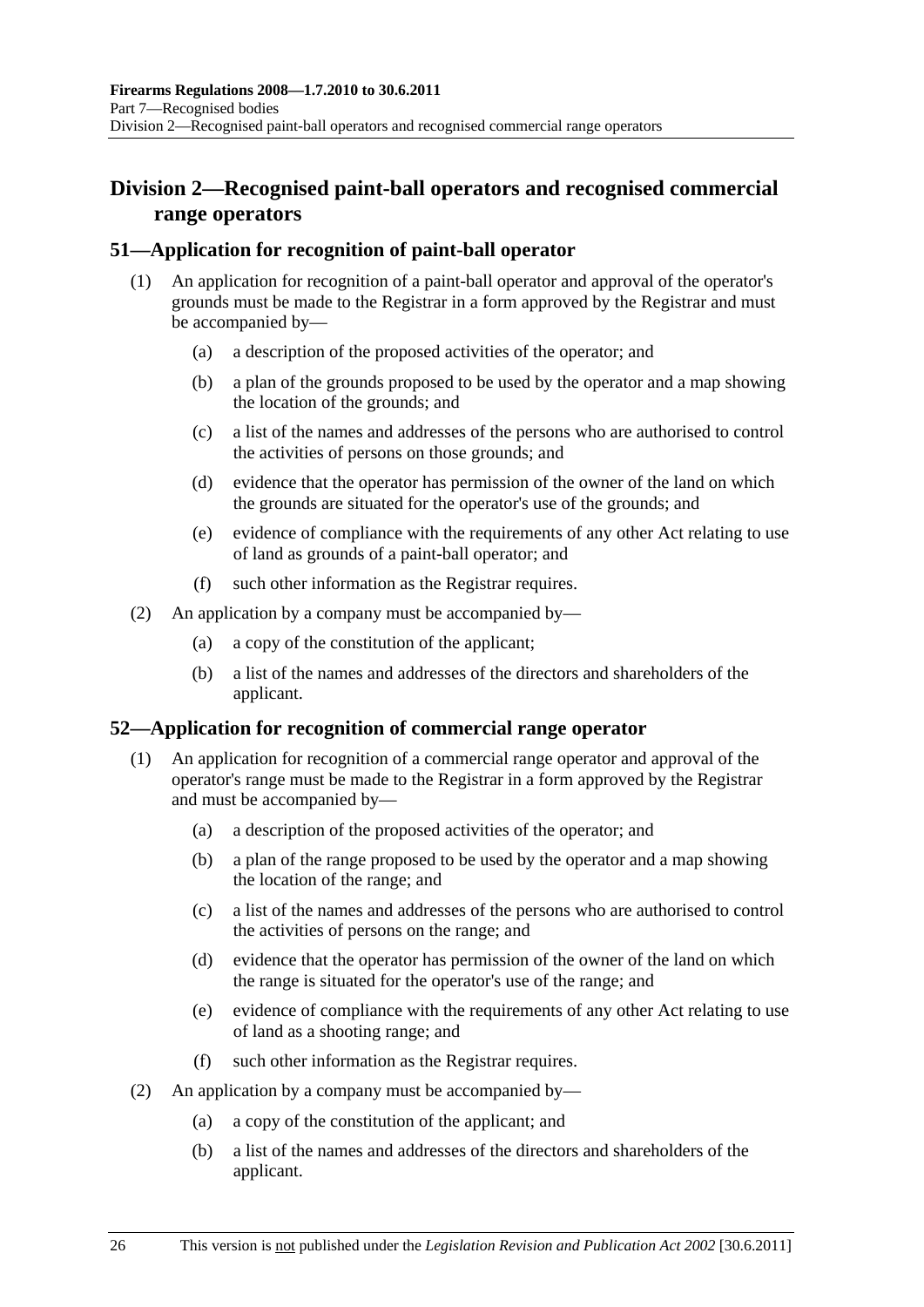# <span id="page-26-0"></span>**53—Certificate of recognition**

- (1) If the Minister has declared a person to be a recognised paint-ball operator or recognised commercial range operator, the Registrar must provide the operator with a certificate setting out—
	- (a) the date of recognition; and
	- (b) the location of the operator's grounds or range; and
	- (c) the proposed activities of the operator.
- (2) The operator must display the certificate, or a copy of the certificate, in a prominent position at the grounds or range used by the operator.

# **54—Alteration of grounds or range**

A recognised paint-ball operator or a recognised commercial range operator must not alter the grounds or range used by the operator without first obtaining the approval of the Registrar.

#### **55—Operator to inform Registrar of change**

- (1) A recognised paint-ball operator or recognised commercial range operator must, within 28 days after a variation in or addition to the activities of the operator has occurred, provide the Registrar with a description of the variation in or addition to the activities of the operator.
- (2) A recognised paint-ball operator or recognised commercial range operator that is a company must, within 28 days after—
	- (a) a variation to the constitution of the operator comes into force; or
	- (b) a change in the directors or shareholders of the operator has occurred,

provide the Registrar with—

- (c) the text of the variation to the constitution; or
- (d) the names of the persons who have ceased to be directors or shareholders of the operator and the names and addresses of persons who have become directors or shareholders of the operator,

(as the case requires).

- (3) A recognised paint-ball operator or recognised commercial range operator must—
	- (a) from time to time, at the request of the Registrar, provide the Registrar with such information in relation to the affairs and activities of the operator as the Registrar requires; and
	- (b) permit the Registrar, or a person authorised by the Registrar, to inspect the operator's premises and grounds or range at any reasonable time.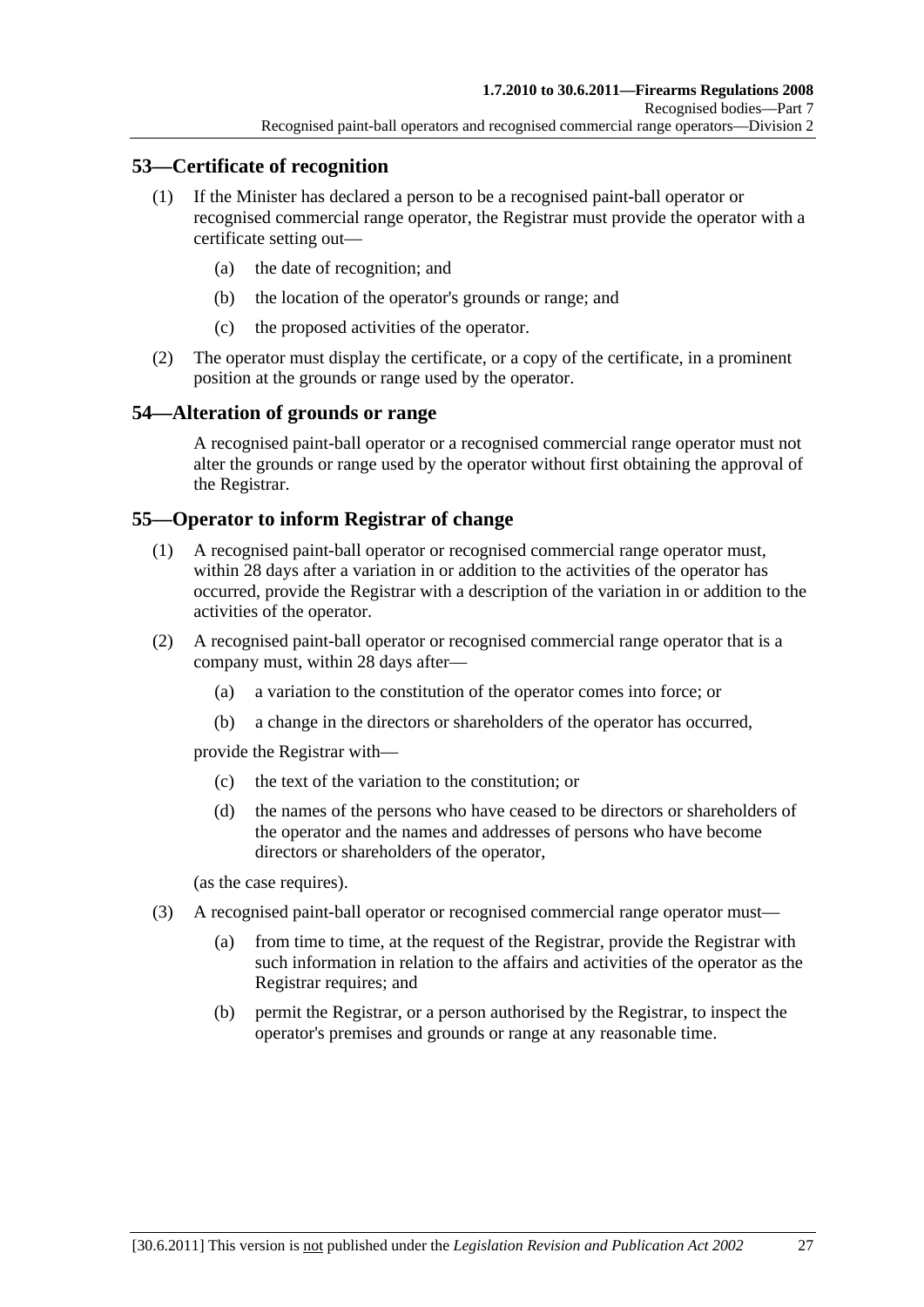# <span id="page-27-0"></span>**Part 8—Miscellaneous**

#### **55A—Disposal of forfeited or surrendered firearms etc**

- (1) For the purposes of section  $35(5)(b)(i)(A)$  of the Act, the following requirements govern the sale or disposal of a firearm, firearm part or ammunition:
	- (a) a sale is to be by public auction or public tender (and the Registrar may, but need not, fix a reserve price for the purpose);
	- (b) the firearm, firearm part or ammunition may be disposed of otherwise than by sale if the Registrar believes on reasonable grounds that the firearm, firearm part or ammunition has no monetary value or that the proceeds of the sale would be unlikely to exceed the costs of the sale or if the firearm, firearm part or ammunition has been offered for sale and was not sold.
- (2) Before paying the proceeds of a sale or disposal of a firearm, firearm part or ammunition to a person under section  $35(5)(b)(i)(B)$  or (e) of the Act, the Registrar may deduct expenses incurred in connection with the sale or disposal and storage and other expenses incurred in relation to the firearm, firearm part or ammunition.
- (3) For the purposes of section  $35(5)(d)$  of the Act, the period for which a firearm, firearm part or ammunition must be made available for collection is 1 month.

#### **55B—Register of firearms prohibition orders**

The register of firearms prohibition orders maintained for the purposes of section 6A of the Act must contain the following information in relation to each order:

- (a) the full name of the person to whom the order applies;
- (b) the date on which the order was issued;
- (c) the details of any exemption from a provision of section 10C of the Act (including any conditions that apply to the exemption) granted by the Registrar under section 10C(15) of the Act.

#### **56—Advertising firearm for sale**

A person (other than a dealer) who advertises a firearm for sale must include in the advertisement the identification number or combination of numbers and letters stamped or engraved on the firearm.

#### **57—Transporting of firearms—exclusion from section 35A of Act**

- (1) A person who carries on the business of carrying goods may carry a firearm and ammunition, or cause a firearm and ammunition to be carried, by the same vehicle, vessel or aircraft if—
	- (a) the owner of the firearm and the owner of the ammunition are being carried by the same vehicle, vessel or aircraft and no ammunition is carried in the chamber, breech or a magazine of the firearm; or
	- (b) the firearm and ammunition are carried in the same vehicle, vessel or aircraft with the approval of the Registrar.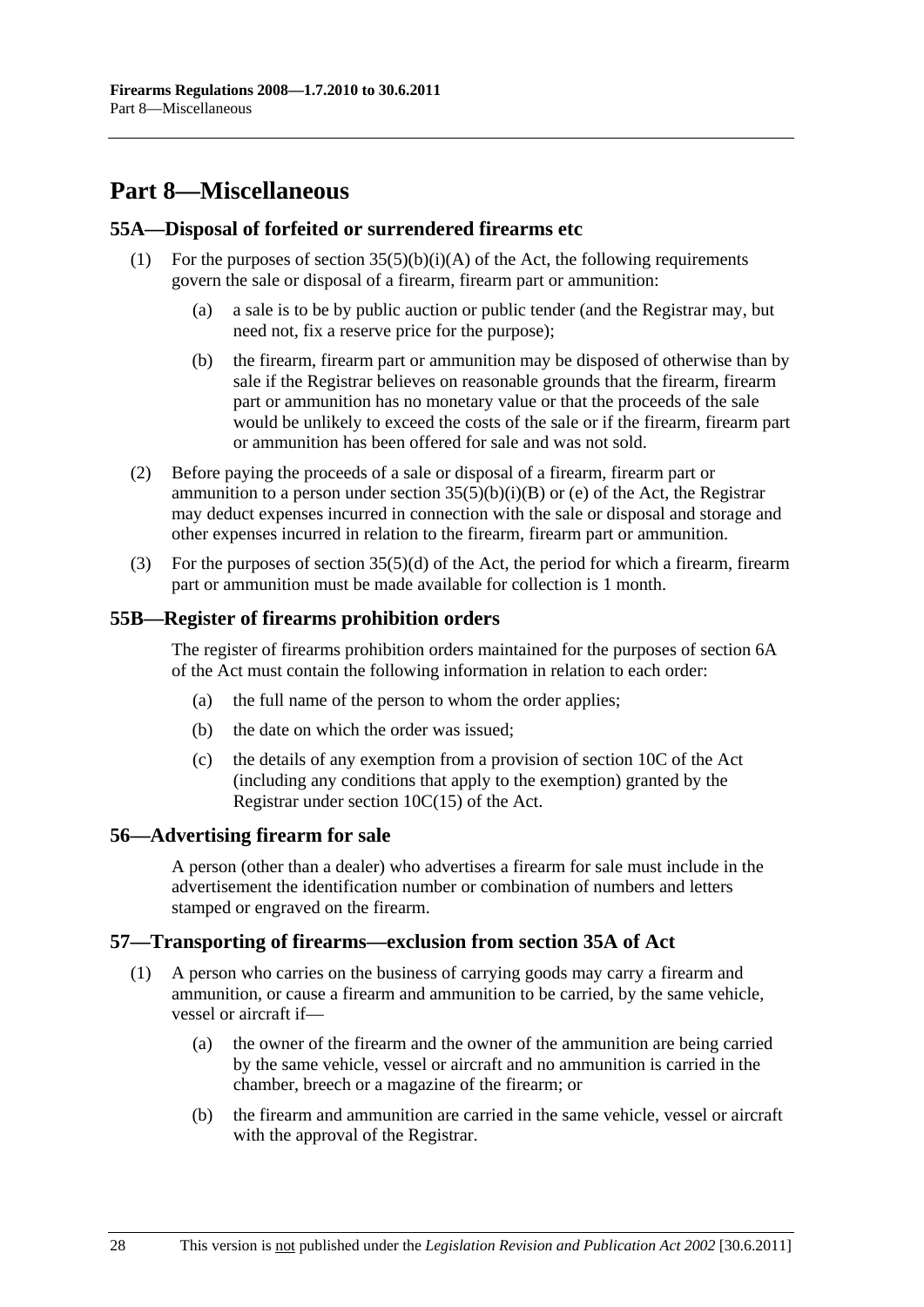<span id="page-28-0"></span> (2) For the purposes of section 35A(2) of the Act, a class C, D or H firearm must not be transported if there is a round of ammunition in the chamber, breech or a magazine of the firearm.

#### **58—Records**

- (1) Records that a person is required to compile and keep under the Act, these regulations or the conditions of a licence must be produced on demand to the Registrar or a police officer.
- (2) All alterations made to records compiled and kept under the Act, these regulations or the conditions of a licence must be made so that the entry that is altered remains clearly legible.

#### **59—Form of applications and licences etc**

- (1) An application to the Registrar under the Act or these regulations must, unless otherwise provided, be in a form approved by the Registrar.
- (2) A licence, permit or registration certificate granted or issued by the Registrar must, unless otherwise provided, be in a form approved by the Registrar.

#### **60—Fees**

- (1) The fees payable under the Act and these regulations are set out in [Schedule 1.](#page-28-0)
- (2) The Registrar may waive or reduce (in a particular case or classes of cases) fees that would otherwise be payable under these regulations.

#### **61—Offence**

A person who contravenes, or fails to comply with, a provision of these regulations is guilty of an offence.

Maximum penalty: \$2 500.

# **Schedule 1—Fees**

| 1              | Application for grant or renewal of firearms licence for prescribed firearms                                        |                                                                | \$55    |
|----------------|---------------------------------------------------------------------------------------------------------------------|----------------------------------------------------------------|---------|
| 2              | Application for grant or renewal of firearms licence for firearms other than<br>prescribed firearms—                |                                                                |         |
|                | (a)                                                                                                                 | if term of licence does not exceed 1 year                      | \$70    |
|                | (b)                                                                                                                 | if term of licence exceeds 1 year but does not exceed 3 years  | \$182   |
|                | (c)                                                                                                                 | if term of licence exceeds 3 years but does not exceed 5 years | \$289   |
| 3              | Application for grant or renewal of dealer's licence authorising dealing in firearms<br>or firearms and ammunition— |                                                                |         |
|                | (a)                                                                                                                 | if term of licence does not exceed 1 year                      | \$361   |
|                | (b)                                                                                                                 | if term of licence exceeds 1 year but does not exceed 3 years  | \$1 048 |
|                | (c)                                                                                                                 | if term of licence exceeds 3 years but does not exceed 5 years | \$1 740 |
| $\overline{4}$ | Application for grant or renewal of dealer's licence that only authorises dealing in<br>ammunition-                 |                                                                |         |
|                | (a)                                                                                                                 | if term of licence does not exceed 1 year                      | \$106   |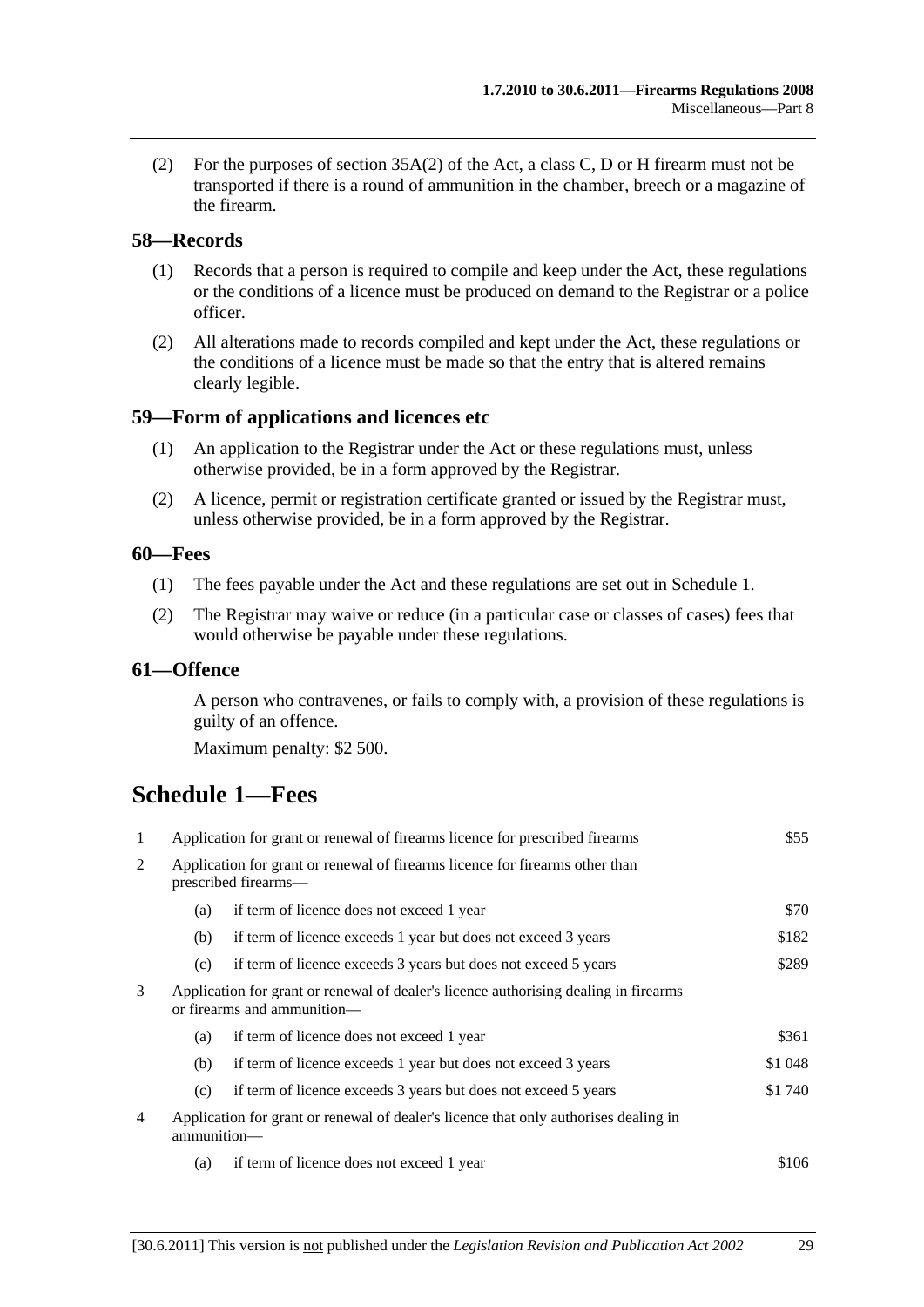|    | (b)                                                                                                                                  | if term of licence exceeds 1 year but does not exceed 3 years                                                                                                             | \$289 |
|----|--------------------------------------------------------------------------------------------------------------------------------------|---------------------------------------------------------------------------------------------------------------------------------------------------------------------------|-------|
|    | (c)                                                                                                                                  | if term of licence exceeds 3 years but does not exceed 5 years                                                                                                            | \$473 |
| 5  | Application for variation of licence                                                                                                 |                                                                                                                                                                           |       |
| 6  | \$26<br>Application for registration of firearm in name of owner of firearm or for issue of<br>duplicate certificate of registration |                                                                                                                                                                           |       |
| 7  | Application for licence to replace licence lost, stolen or destroyed                                                                 |                                                                                                                                                                           | \$43  |
| 8  | Application for permit to acquire ammunition                                                                                         |                                                                                                                                                                           | \$26  |
| 9  | Fee to witness the transfer of a firearm under Part 3 Division 2A of Act                                                             |                                                                                                                                                                           | \$18  |
|    | payable.                                                                                                                             | However, if a firearm is registered in the name of the owner immediately after the<br>transfer of the firearm is witnessed by a police officer, the witnessing fee is not |       |
| 10 |                                                                                                                                      | Administrative fee on late renewal of a licence                                                                                                                           | \$28  |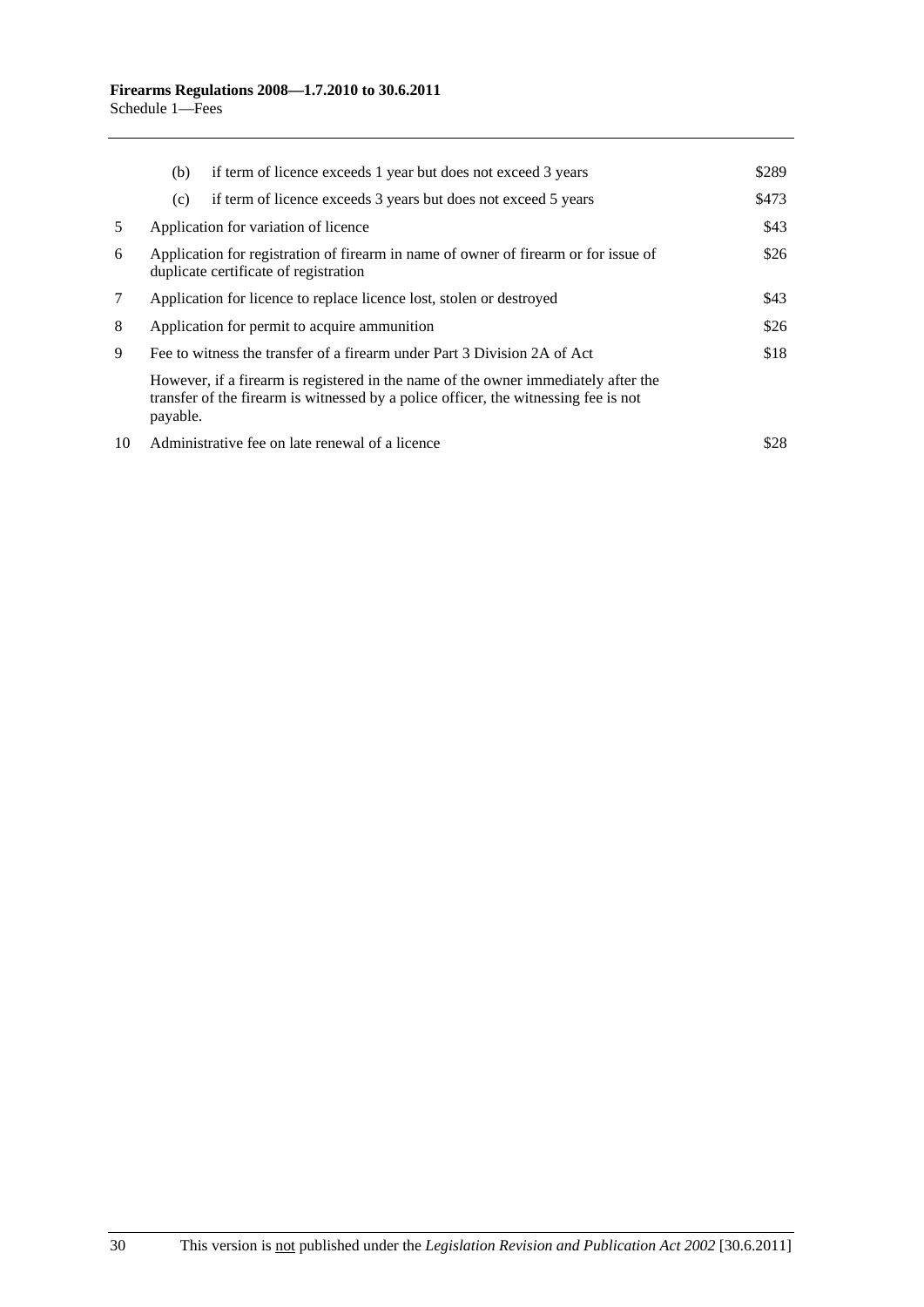# <span id="page-30-0"></span>**Legislative history**

# **Notes**

- Variations of this version that are uncommenced are not incorporated into the text.
- Please note—References in the legislation to other legislation or instruments or to titles of bodies or offices are not automatically updated as part of the program for the revision and publication of legislation and therefore may be obsolete.
- Earlier versions of these regulations (historical versions) are listed at the end of the legislative history.
- For further information relating to the Act and subordinate legislation made under the Act see the Index of South Australian Statutes or www.legislation.sa.gov.au.

# **Legislation revoked by principal regulations**

The *Firearms Regulations 2008* revoked the following:

*Firearms Regulations 1993 Firearms (Compensation) Regulations 1996 Firearms (Exemption for Certain Exhibitors) Regulations 2003*

# **Principal regulations and variations**

New entries appear in bold.

| Year No     |       | Reference                | Commencement                                                           |
|-------------|-------|--------------------------|------------------------------------------------------------------------|
| 2008 239    |       | Gazette 28.8.2008 p4161  | $1.9.2008$ : r 2                                                       |
| 2008        | 288   | Gazette 27.11.2008 p5281 | $27.11.2008$ : r 2                                                     |
| 2009        | - 108 | Gazette 4.6.2009 p2538   | $1.7.2009$ : r 2                                                       |
| 2009 245    |       | Gazette 1.10.2009 p4771  | 1.10.2009: r 2—disallowed on $2.12.2009$<br>(Gazette 10.12.2009 p6025) |
| 2009        | 307   | Gazette 17.12.2009 p6378 | $17.12.2009$ : r 2                                                     |
| <b>2010</b> | -67   | Gazette 10.6.2010 p2728  | $1.7.2010:$ r 2                                                        |
| 2011        | 63    | Gazette 9.6.2011 p2075   | $1.7.2011:$ r 2                                                        |

# **Provisions varied**

New entries appear in bold.

Entries that relate to provisions that have been deleted appear in italics.

| Provision      | How varied                                                            | Commencement |
|----------------|-----------------------------------------------------------------------|--------------|
| Pt1            |                                                                       |              |
| r <sub>2</sub> | omitted under Legislation Revision and<br><b>Publication Act 2002</b> | 27.11.2008   |
| r 3            |                                                                       |              |
| $r \cdot 3(1)$ |                                                                       |              |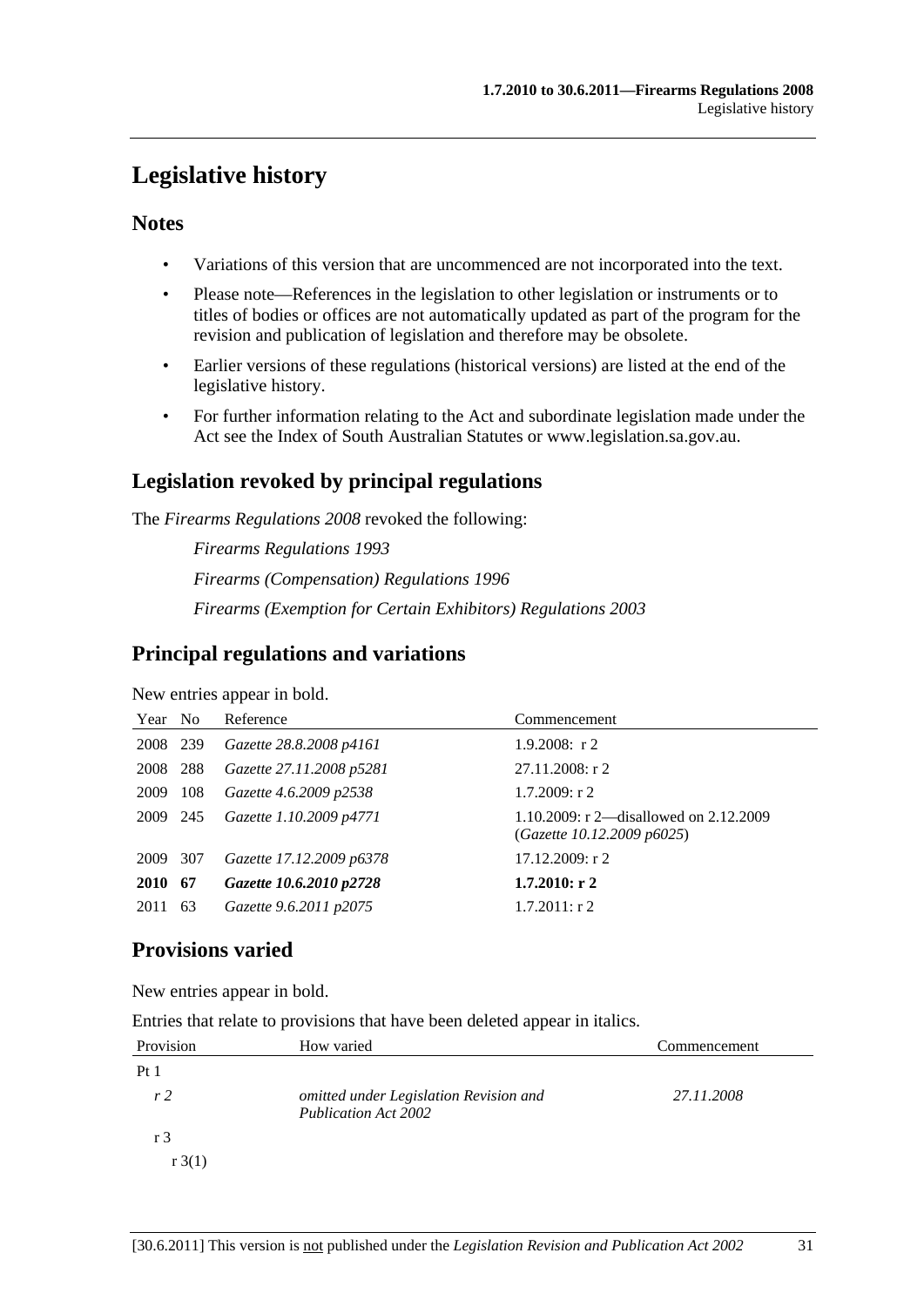#### **Firearms Regulations 2008—1.7.2010 to 30.6.2011**  Legislative history

| firearm               | regulated imitation inserted by 307/2009 r 4 | 17.12.2009                        |
|-----------------------|----------------------------------------------|-----------------------------------|
| r <sub>4</sub>        |                                              |                                   |
| r(4(1))               | varied by 245/2009 r 4                       | 1.10.2009-disallowed<br>2.12.2009 |
|                       | varied by 307/2009 r 5                       | 17.12.2009                        |
| r <sub>5</sub>        | substituted by 245/2009 r 5                  | 1.10.2009-disallowed<br>2.12.2009 |
|                       | substituted by 307/2009 r 6                  | 17.12.2009                        |
| r 5AA                 | inserted by 245/2009 r 5                     | 1.10.2009-disallowed<br>2.12.2009 |
|                       | inserted by 307/2009 r 6                     | 17.12.2009                        |
| rr 5A and 5B          | inserted by 288/2008 r 4                     | 27.11.2008                        |
| Pt 2                  |                                              |                                   |
| r <sub>7</sub>        |                                              |                                   |
| r7(1)                 | substituted by $288/2008$ r $5(1)$           | 27.11.2008                        |
| r7(6)                 | substituted by $288/2008$ r $5(2)$           | 27.11.2008                        |
| $r7(7)$ —(9)          | deleted by 288/2008 r 5(2)                   | 27.11.2008                        |
| r 8                   |                                              |                                   |
| r $8(1)$ —(4)         | substituted by $288/2008$ r $6(1)$           | 27.11.2008                        |
| r 8(5)                | varied by 288/2008 r 6(2)                    | 27.11.2008                        |
| r 8(6)                | varied by 288/2008 r 6(3), (4)               | 27.11.2008                        |
| Pt <sub>3</sub>       |                                              |                                   |
| r11                   |                                              |                                   |
| r11(2)                | varied by 245/2009 r 6(1)                    | 1.10.2009-disallowed<br>2.12.2009 |
|                       | varied by 307/2009 r 7(1)                    | 17.12.2009                        |
| r 11(4a)              | inserted by 245/2009 r 6(2)                  | 1.10.2009-disallowed<br>2.12.2009 |
|                       | inserted by 307/2009 r 7(2)                  | 17.12.2009                        |
| r 21                  |                                              |                                   |
| $r 21(1a)$ and $(1b)$ | inserted by 245/2009 r 7                     | 1.10.2009-disallowed<br>2.12.2009 |
|                       | inserted by 307/2009 r 8                     | 17.12.2009                        |
| r27                   | varied by 245/2009 r 8                       | 1.10.2009-disallowed<br>2.12.2009 |
|                       | varied by 307/2009 r 9                       | 17.12.2009                        |
| Pt 8                  |                                              |                                   |
| rr 55A and 55B        | inserted by 288/2008 r 7                     | 27.11.2008                        |
| r 60                  |                                              |                                   |
| r 60(1)               | r 60 redesignated as r 60(1) 288/2008 r 8    | 27.11.2008                        |
| r 60(2)               | inserted by 288/2008 r 8                     | 27.11.2008                        |
| Sch 1                 | substituted by 108/2009 r 4                  | 1.7.2009                          |
|                       | substituted by 67/2010 r 4                   | 1.7.2010                          |